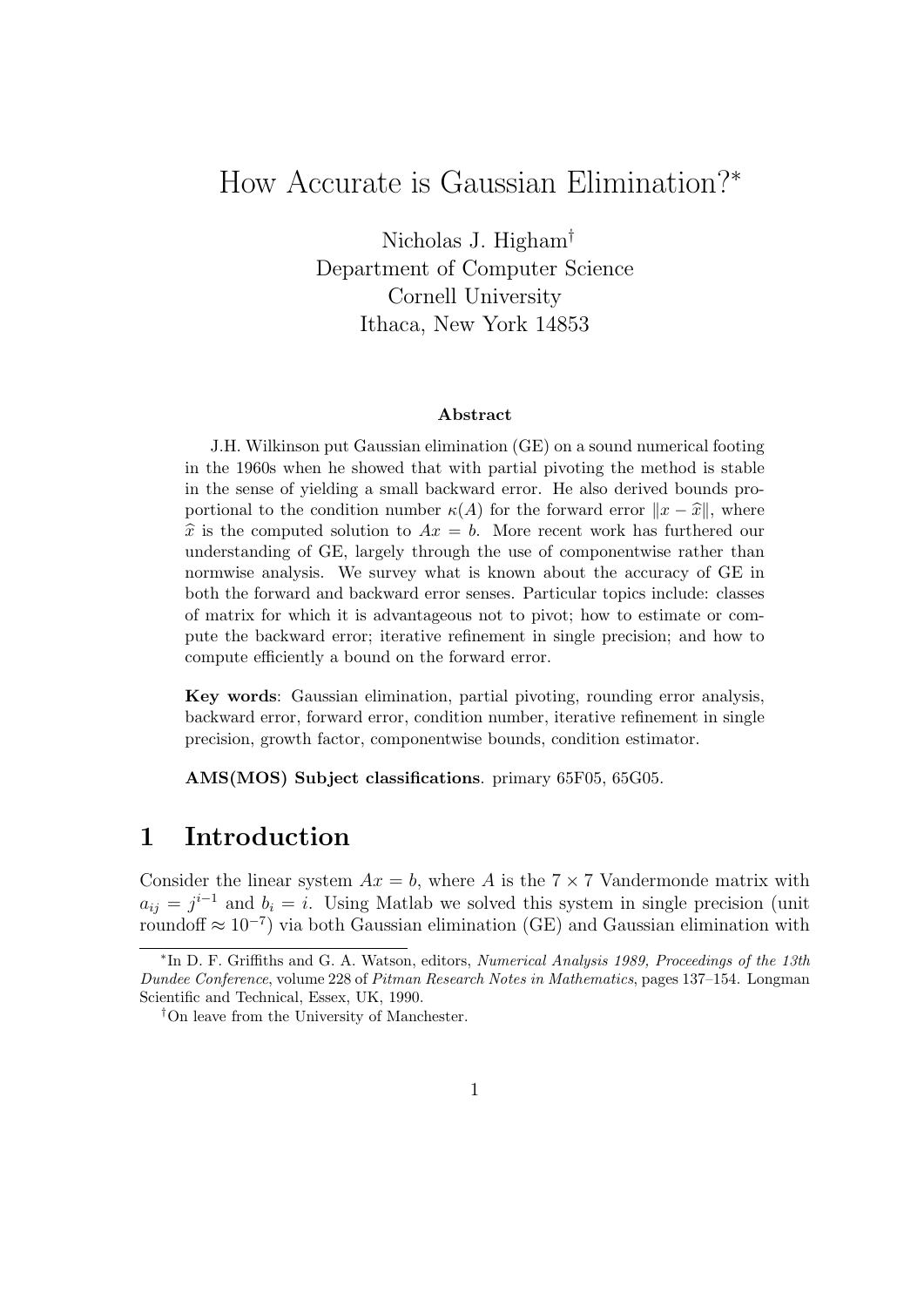partial pivoting (GEPP), obtaining computed solutions  $\hat{x}_{GE}$  and  $\hat{x}_{GEPP}$ , respectively. We found that

$$
\frac{\|x - \widehat{x}_{\text{GE}}\|_{\infty}}{\|x\|_{\infty}} \approx 4 \times 10^{-8},
$$
  

$$
\frac{\|x - \widehat{x}_{\text{GEPP}}\|_{\infty}}{\|x\|_{\infty}} \approx 6 \times 10^{-3}.
$$

An alternative measure of the quality of each of these computed solutions is whether it is the exact solution of a perturbed system  $(A+\Delta A)x = b$  for some small  $\Delta A$  (clearly,  $\Delta A$  is not unique). Using results to be described in section 2 we found that the minimum value of  $\|\Delta A\|_{\infty}/\|A\|_{\infty}$  is approximately  $3 \times 10^{-9}$  for both  $\hat{x}_{GE}$  and  $\hat{x}_{GEPP}$ .<br>However, the minimum value of may  $\|\Delta a\|_{\infty}/a$  is which measures the perturbation However, the minimum value of  $\max_{i,j} |\Delta a_{ij}/a_{ij}|$ , which measures the perturbation componentwise relative to A, is  $3 \times 10^{-8}$  for  $\hat{x}_{GE}$  and  $2 \times 10^{-6}$  for  $\hat{x}_{GEPP}$ . If we do<br>one step of iterative refinement starting from  $\hat{x}_{SPE}$  entirely in single precision, we one step of iterative refinement starting from  $\hat{x}_{\text{GEPP}}$ , entirely in single precision, we obtain an updated solution  $\bar{x}$  for which the componentwise measure of the size of  $\Delta A$ is  $5 \times 10^{-8}$  and  $||x - \overline{x}||_{\infty} / ||x||_{\infty} \approx 4 \times 10^{-5}$ .

This example opposes the conventional wisdom that GE with partial pivoting is preferable to GE without pivoting. It also shows that iterative refinement in single precision can be beneficial. It is natural to ask: Can this behaviour be explained by a priori analysis of the problem, and can the example be generalized? More generally, what can one say about the sizes of  $x - \hat{x}$  and  $\Delta A$  for arbitrary A and b?

Answers to these questions are contained in this survey of the accuracy of Gaussian elimination in finite precision arithmetic. Work on this subject began in the 1940s at around the time of the first electronic computers. It reached maturity in the 1960s, largely due to Wilkinson's contributions. Research done since the mid 1970s has provided further understanding of the subject.

We begin in section 2 by discussing in detail the notion of backward error and showing how a wide class of backward errors can be computed. In section 3 we survey rounding error analysis for Gaussian elimination. To show that error analysis need not be difficult we give a derivation of one of the most useful backward error bounds. Implications of the analysis are discussed in section 4, while section 5 covers practical computation of backward error bounds. Iterative refinement, which has attracted renewed interest recently, is the subject of section 6. In section 7 we turn our attention to estimation of the forward error. We offer some final thoughts in section 8, where we show how the results presented here help to explain the numerical example above.

Our notation is as follows. Throughout, A is a real  $n \times n$  matrix. Computed quantities are denoted with a hat. Thus  $\hat{x}$  is a computed solution to  $Ax = b$  and L,  $\hat{U}$  are computed LU factors of A.

Much of this paper is concerned with backward error analysis. This is because there is a lot to say about the topic, not because we believe backward error analysis is of vital importance to all users of GE software. We suspect that many users are interested mainly in the size of  $x - \hat{x}$ . For them the most important material is in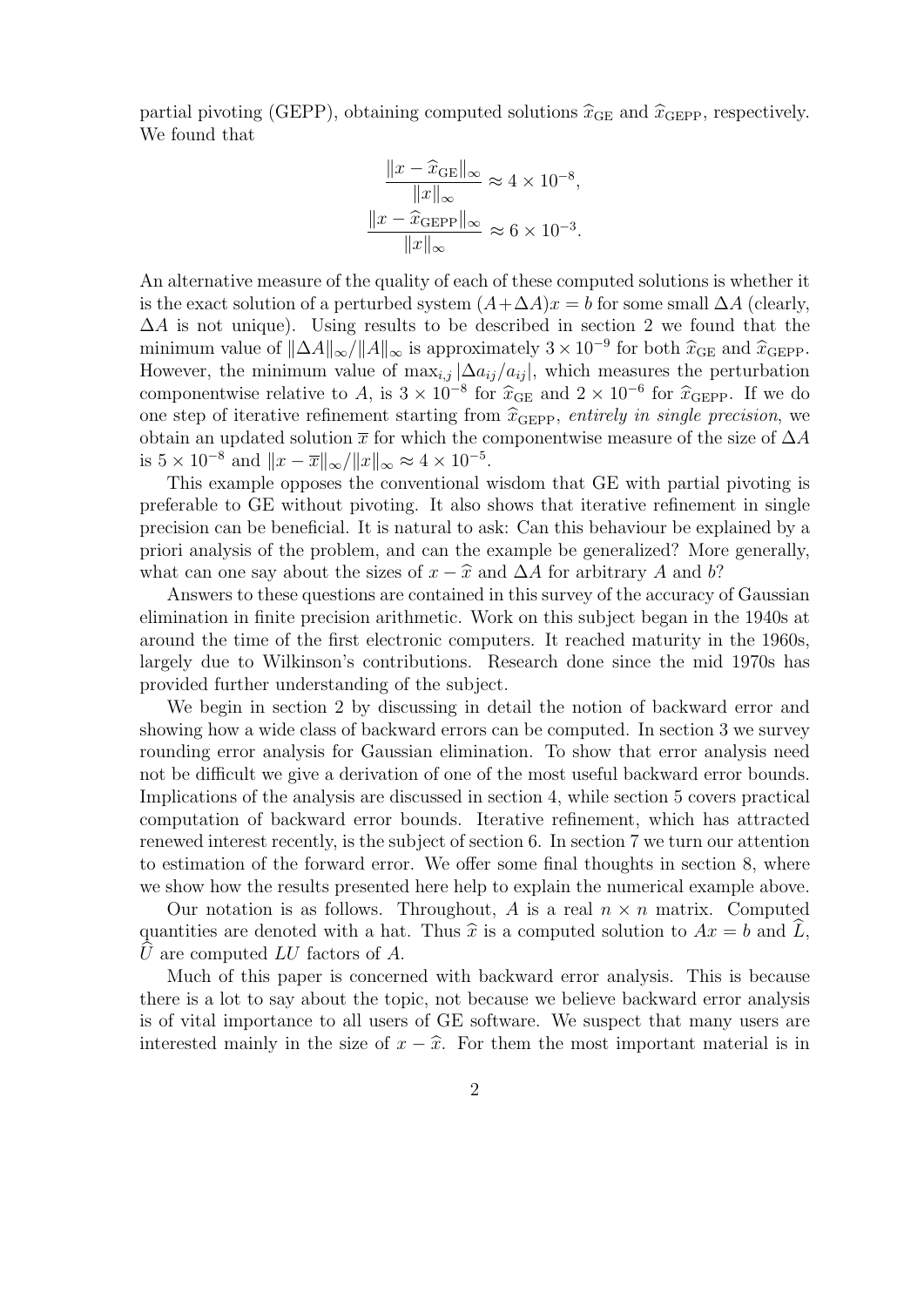section 7, and familiarity with sections 2 and 6 is recommended.

## 2 Backward Error

In analysing the behaviour of GE in finite precision arithmetic two types of error are of interest. The *forward error* is any suitable norm of  $x-\hat{x}$ , and is easy to appreciate. Backward error is a more subtle concept, as we now explain.

In GE backward error is a measure of the smallest perturbations such that either

$$
LU = A + \Delta A \tag{2.1}
$$

if we are concerned with the LU factorization alone, or

$$
(A + \Delta A)\hat{x} = b + \Delta b \tag{2.2}
$$

for the overall process. In (2.1)  $\Delta A$  is unique and the question is how to measure its size. In (2.2) there are many possible  $\Delta A$  and  $\Delta b$ , which makes determination of the backward error nontrivial.

The usual motivation for considering backward error is that there may already be uncertainty in the data  $A$  and  $b$  (arising from rounding errors in storing or computing the data, for example). If the backward error and the uncertainty are of similar magnitude then it can be argued that the computed solution  $\hat{x}$  is beyond reasonable criticism. Another attractive feature of backward error analysis is that it enables one to invoke existing perturbation theory to produce bounds for the forward error (see section 7).

We consider two ways to measure the size of the perturbations  $\Delta A$  and  $\Delta b$ .

#### (a) Normwise Backward Error

Here we measure the perturbations using norms. We will use an arbitrary vector norm and the corresponding subordinate matrix norm. For the LU factorization the backward error is simply  $\beta_N = ||A - \widehat{L}\widehat{U}||/||A||$ . For  $\widehat{x}$  it is

$$
\beta_N = \min \{ \omega : (A + \Delta A)\hat{x} = b + \Delta b, \|\Delta A\| \le \omega \|A\|, \|\Delta b\| \le \omega \|b\|,
$$
  

$$
\Delta A \in \mathbb{R}^{n \times n}, \ \Delta b \in \mathbb{R}^n \}.
$$

The following result of Rigal and Gaches [34] gives a convenient expression for  $\beta_N$ .

#### Theorem 2.1

$$
\beta_N = \frac{\|r\|}{\|A\| \|\widehat{x}\| + \|b\|},\tag{2.3}
$$

and perturbations which achieve the minimum in the definition of  $\beta_N$  are

$$
\Delta A_{\min} = \frac{\|A\| \|\widehat{x}\|}{\|A\| \|\widehat{x}\| + \|b\|} r z^T,
$$
  

$$
\Delta b_{\min} = \frac{\|b\|}{\|A\| \|\widehat{x}\| + \|b\|} r,
$$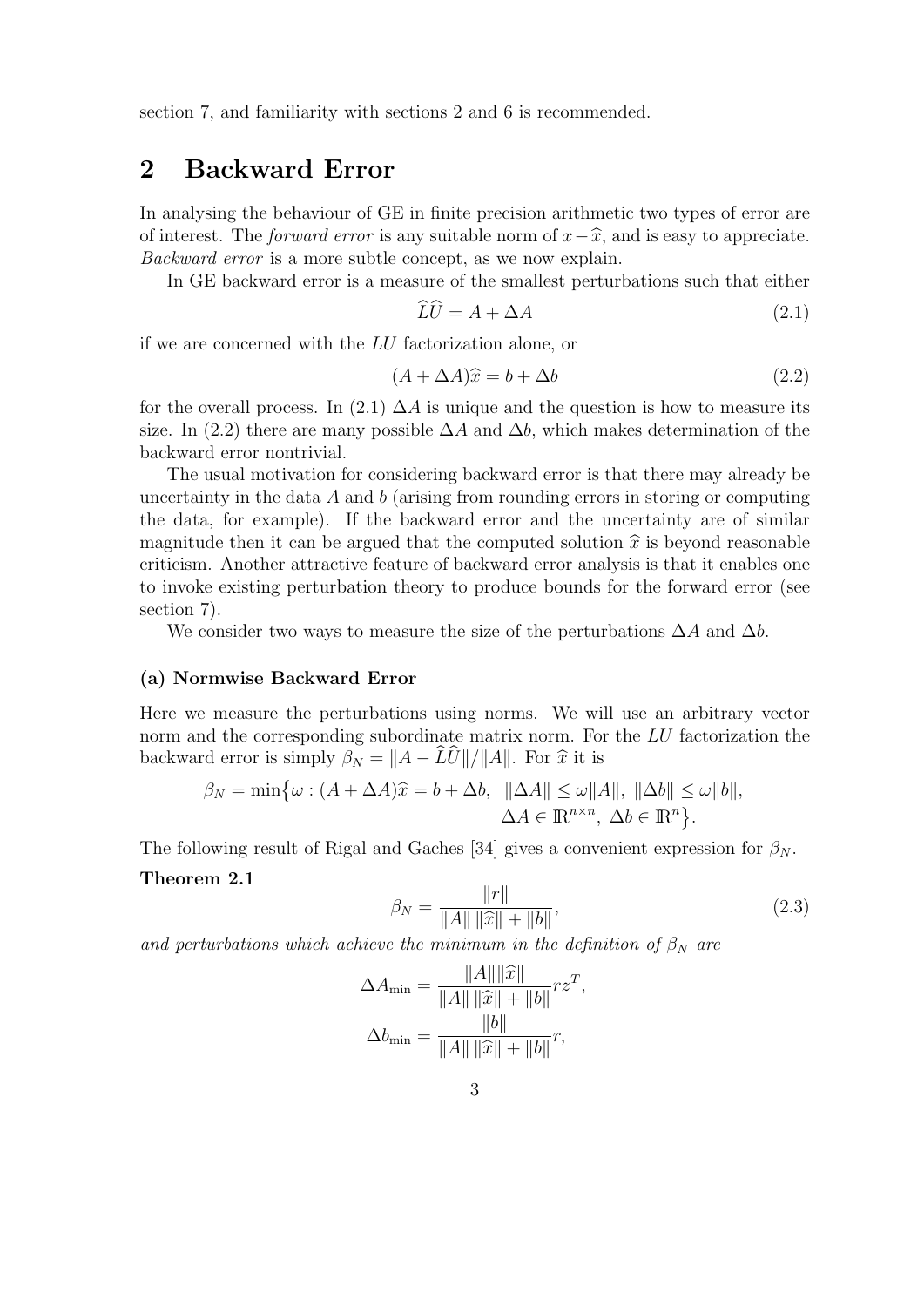where  $r = b - A\hat{x}$  and z is a vector dual to  $\hat{x}$ , that is,

$$
z^T \hat{x} = ||z||_D ||\hat{x}|| = 1 \quad where \quad ||z||_D = \max_{y \neq 0} \frac{|z^T y|}{||y||}.
$$

Proof. See [34, Theorem 1].

If we set  $\Delta b = 0$  in the definition of  $\beta_N$  then the result simplifies to  $\beta_N =$  $||r||/(||A||||\hat{x}||)$  and  $\Delta A_{\min} = rz^T$ . In the case of the 2-norm,  $z = \hat{x}/||\hat{x}||_2^2$  and the result with  $\Delta b = 0$  is well known. result with  $\Delta b \equiv 0$  is well-known.

If A has some special property, then in the definition of  $\beta_N$  we might wish to prescribe that  $A + \Delta A$  has the same property. In the case of symmetry, this more restrictive backward error measure (with  $\Delta b \equiv 0$ ) has been investigated by Bunch, Demmel and Van Loan [4]. They show the pleasing result that the symmetry constraint does not change the backward error for the 2-norm, and it increases it by at straint does not change the backward erre<br>most a factor  $\sqrt{2}$  for the Frobenius norm.

#### (b) Componentwise Backward Error

This definition involves a matrix  $E \geq 0$  and a vector  $f \geq 0$  whose elements provide relative tolerances against which the components of  $\Delta A$  and  $\Delta b$  are measured. For  $\hat{x}$ , the componentwise backward error is defined as

$$
\beta_C(E, f) = \min \{ \omega : (A + \Delta A)\hat{x} = b + \Delta b, \|\Delta A\| \le \omega E, \|\Delta b\| \le \omega f, \Delta A \in \mathbb{R}^{n \times n}, \Delta b \in \mathbb{R}^n \}.
$$

The matrix absolute value and matrix inequality are interpreted componentwise: thus  $|X| \leq Y$  means that  $|x_{ij}| \leq y_{ij}$  for all i, j. For the LU factorization the definition is simply  $\beta_C(E) = \max\{|\Delta a_{ij}|/e_{ij}, 1 \le i,j \le n\}$ . Two extreme choices of E and f are as follows.

- 1.  $E = |A|$ ,  $f = |b|$ . In this case we measure the size of the perturbation in each element of A or b relative to the element itself. This is the most stringent backward error measure of general interest. Note that the constraints in the definition of  $\beta_C(|A|, |b|)$  force  $A + \Delta A$  and  $b + \Delta b$  to have the same sparsity patterns as A and b respectively. Following [1] we call  $\beta_C(|A|, |b|)$  the *componentwise relative* backward error.
- 2.  $E = ||A||_{\infty} e e^T$ ,  $f = ||b||_{\infty} e$ , where  $e = (1, 1, \ldots, 1)^T$ . For this choice we are measuring perturbations in an absolute sense (in a similar, but not identical, way to the norm case (a)).

An expression for  $\beta_C$  is given by Oettli and Prager [29], and we present the short proof since it aids in understanding the result.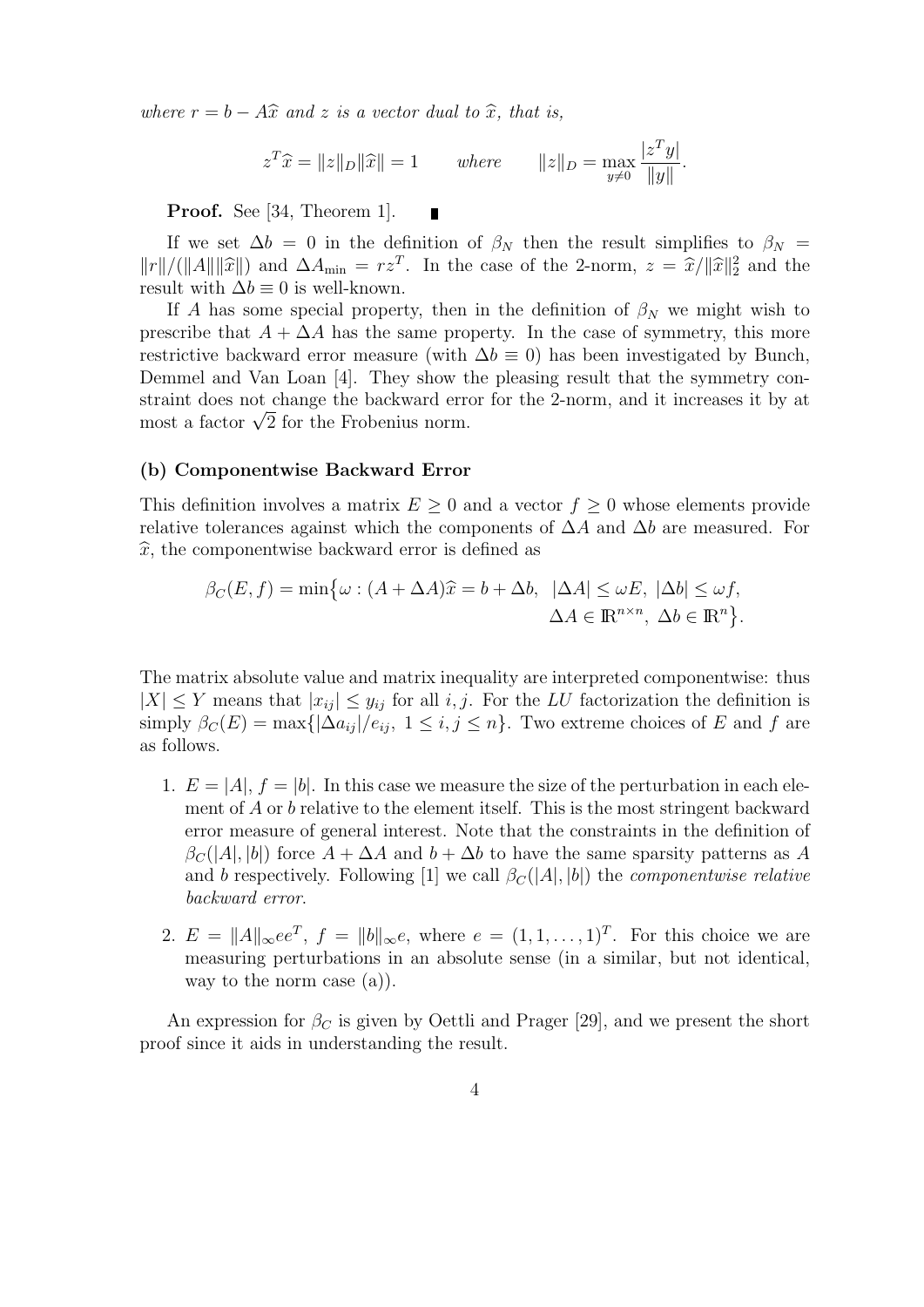#### Theorem 2.2

$$
\beta_C(E, f) = \max_i \frac{|b - A\widehat{x}|_i}{\left(E|\widehat{x}| + f\right)_i},\tag{2.4}
$$

where  $0/0$  is interpreted as zero, and  $\xi/0$  ( $\xi \neq 0$ ) as infinity, the latter case meaning that no finite  $\omega$  exists in the definition of  $\beta_C(E, f)$ .

**Proof.** For any candidate perturbations  $\Delta A$  and  $\Delta b$  in the definition of  $\beta_C(E, f)$ we have

$$
|r| = |b - A\widehat{x}| = |\Delta A\widehat{x} - \Delta b| \le \omega E|\widehat{x}| + \omega f,
$$

which implies that

$$
\beta_C(E, f) \ge \max_i \frac{|r_i|}{(E|\widehat{x}| + f)_i} \equiv \theta.
$$

To show that this lower bound is attained note that

$$
r = D(E|\hat{x}| + f) \tag{2.5}
$$

for a diagonal D with  $|D| \le \theta I$ . Defining  $\Delta A = DE \operatorname{diag}(\operatorname{sign}(\hat{x}))$  and  $\Delta b = -Df$ <br>we have  $|\Delta A| \le \theta F$ ,  $|\Delta b| \le \theta f$ , and using  $(2.5)$ we have  $|\Delta A| \leq \theta E$ ,  $|\Delta b| \leq \theta f$ , and, using (2.5),

$$
(A + \Delta A)\hat{x} - (b + \Delta b) = A\hat{x} + DE|\hat{x}| - b + Df = 0,
$$

as required.

Г

This result shows that  $\beta_C$  can be computed using two matrix-vector multiplies. For the E and f in case (2) above the formula reduces to  $\beta_C = ||r||_{\infty}/(||A||_{\infty}||\hat{x}||_1+||b||_{\infty}),$ which is very similar to  $\beta_N$  for the  $\infty$ -norm.

### 3 Error Analysis of Gaussian Elimination

In this section we give a brief survey of rounding error analysis for Gaussian elimination. For further perspective on this topic we recommend the papers [31, 51, 52, 53] of Wilkinson.

Unless otherwise stated, results quoted are for floating point arithmetic. We will ignore permutations in stating backward error bounds; thus A actually denotes the original matrix after all row or column interchanges necessary for the pivoting strategy have been performed.

In the 1940s there were three major papers giving error analyses of GE. Hotelling [27] presented a short forward error analysis of the LU factorization stage of GE. Under the assumptions that  $|a_{ij}| \leq 1$  and  $|b_i| \leq 1$  for all i and j, and that the pivots are all of modulus unity, Hotelling derives a bound containing a factor  $4^{n-1}$ for the error in the elements of the reduced upper triangular system. This result led to pessimism about the practical effectiveness of GE for solving large systems of equations. Three papers later in the same decade helped to restore confidence in GE.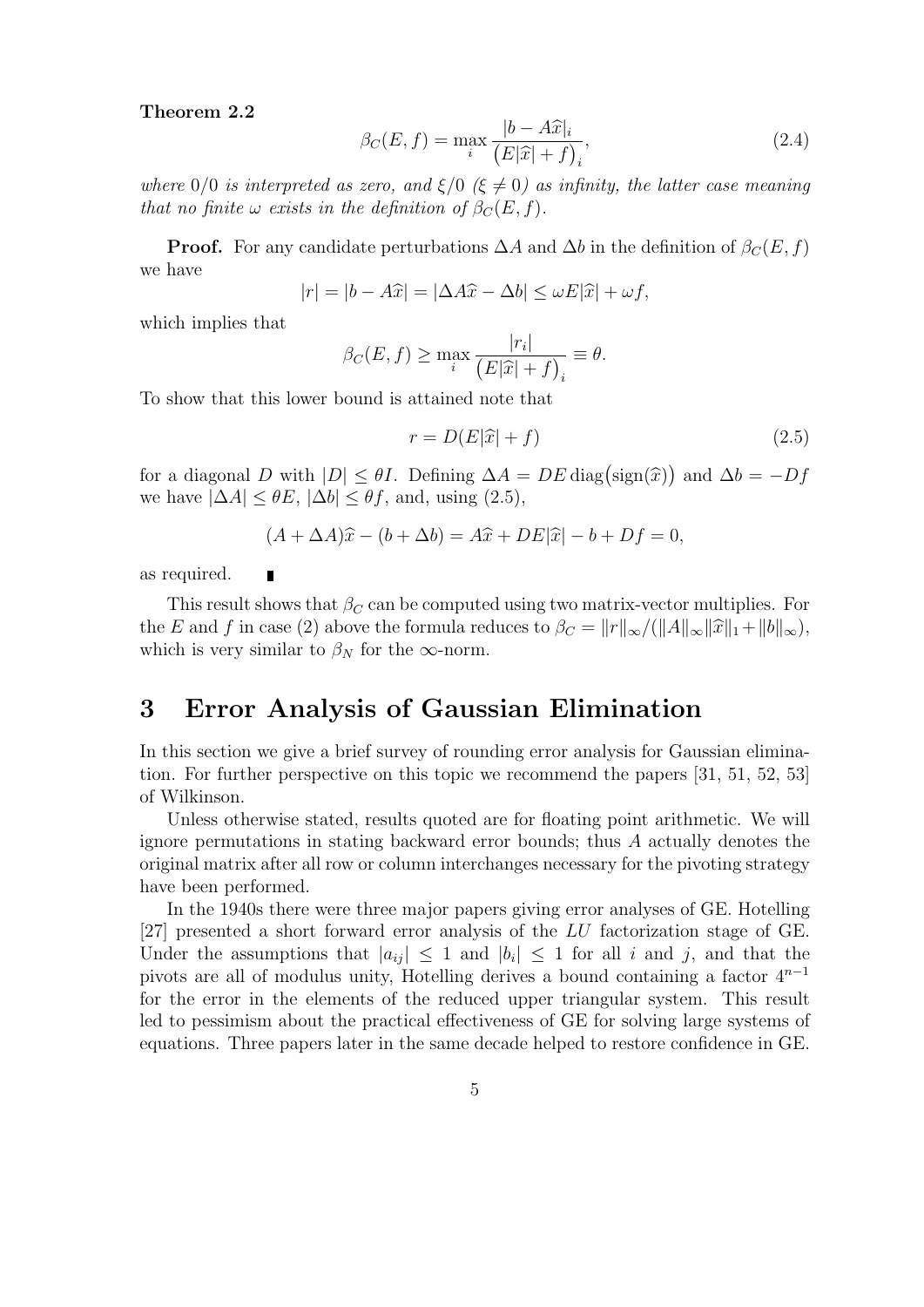Von Neumann and Goldstine [46] gave a long and difficult fixed-point error analysis for the inversion of a symmetric positive definite matrix A via GE. They obtained a bound proportional to  $\kappa_2(A)$  for the residual  $||A\hat{X} - I||_2$  of the computed inverse  $\hat{X}$ . Wilkinson [51] gives an interesting critique of this paper and points out that the residual bound could hardly be improved using modern error analysis techniques.

Turing [44] analysed GEPP for general matrices and obtained a bound for  $||x-\hat{x}||_{\infty}$ that contains a term proportional to  $||A^{-1}||_{\infty}^2$ . (By making a trivial change in the analysis Turing's bound can be made proportional only to  $||A^{-1}||_{\infty}$ .) Turing also showed that the factor  $4^{n-1}$  in Hotelling's bound can be improved to  $2^{n-1}$  and that still the bound is attained only in exceptional cases.

Fox, Huskey and Wilkinson [18] presented empirical evidence in support of GE, commenting that "in our practical experience on matrices of orders up to the twentieth, some of them very ill-conditioned, the errors were in fact quite small".

A major breakthrough in the error analysis of GE came with Wilkinson's pioneering backward error analysis [48, 49]. Wilkinson showed that with partial or complete pivoting the computed solution  $\hat{x}$  satisfies

$$
(A + E)\hat{x} = b,\t\t(3.1)
$$

where

$$
||E||_{\infty} \le \rho_n p(n)u||A||_{\infty}.\tag{3.2}
$$

Here,  $p$  is a cubic polynomial and the growth factor  $\rho_n$  is defined by

$$
\rho_n = \rho_n(A) = \frac{\max_{i,j,k} |a_{ij}^{(k)}|}{\max_{i,j} |a_{ij}|},
$$

where the  $a_{ij}^{(k)}$ ,  $k = 0, 1, \ldots, n-1$ , are the elements that occur during the elimination. Apart from its simplicity and elegance, the main feature that distinguishes Wilkinson's analysis from the earlier error analyses of GE is that it bounds the normwise backward error rather than the forward error or the residual.

Three of the first textbooks to incorporate Wilkinson's analysis were those of Fox [17, pp. 161–174], Wendroff [47] and Forsythe and Moler [16, Ch. 21]. Fox gives a simplified analysis for fixed-point arithmetic under the assumption that the growth factor is of order 1. Forsythe and Moler give a particularly readable backward error analysis which has been widely quoted.

Wilkinson's 1961 result is essentially the best that can be obtained by a normwise analysis. Subsequent work in error analysis for GE has mainly been concerned with bounding the backward error componentwise, that is, obtaining  $n^2$  individual bounds for the elements of the backward error matrix  $E$ , rather than a single bound for a norm of  $E$ .

Chartres and Geuder [6] analyse the Doolittle "compact" version of GE. They derive the componentwise backward error result

$$
(A+E)\hat{x}=b,
$$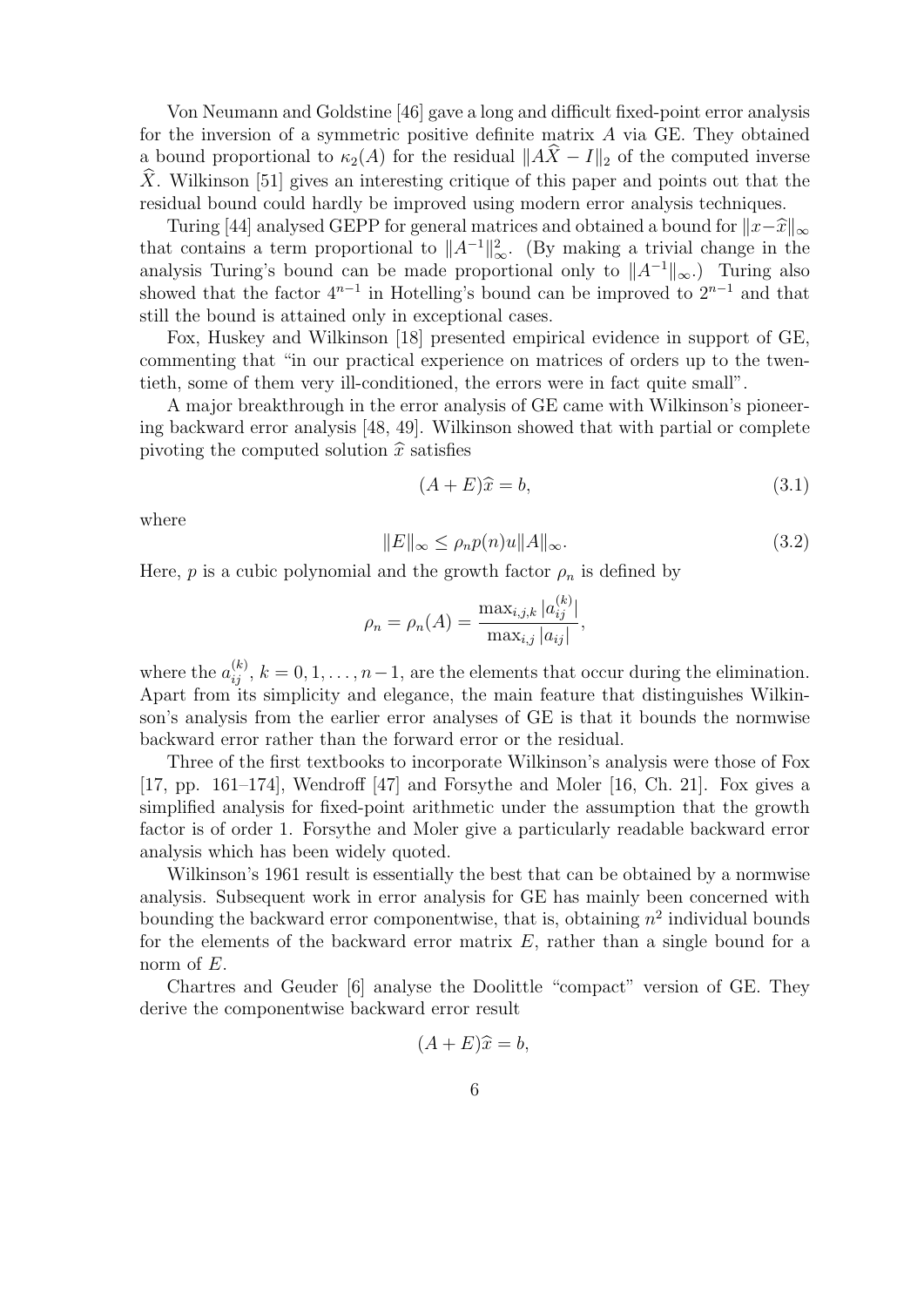$$
|e_{ij}| \le 2(j+3)w_{ij}c_1(n,u) + \begin{cases} 2|\widehat{u}_{ij}|c_2(n,u), & i < j, \\ 3|\widehat{u}_{jj}|c_2(n,u), & i = j, \\ 2|\widehat{l}_{ij}\widehat{u}_{jj}|c_2(n,u), & i > j, \end{cases}
$$
(3.3)

where  $c_1(n, u) \approx u$ ,  $c_2(n, u) \approx (n + 1)u$ , and

$$
w_{ij} = \sum_{k=1}^{m-1} |\widehat{l}_{ik}\widehat{u}_{kj}| = (|\widehat{L}||\widehat{U}|)_{ij} - |\widehat{l}_{im}\widehat{u}_{mj}|, \qquad m = \min(i, j).
$$

We note that Wilkinson could have given a componentwise bound in place of  $(3.2)$ , since most of his analysis is at the element level.

Reid [32] shows that the assumption in Wilkinson's analysis that partial pivoting or complete pivoting is used is unnecessary. Without making any assumptions on the pivoting strategy he derives the result for the LU factorization

$$
\widehat{L}\widehat{U} = A + E,
$$
  

$$
|e_{ij}| \le 3.01n u \max_{k} |a_{ij}^{(k)}|.
$$

Again, this is a componentwise bound. Note that the backward error analyses discussed so far display three different "styles" of error bound, indicating the considerable freedom one has in deciding how to develop and phrase a backward error analysis.

de Boor and Pinkus [9] give the result

$$
(A + E)\hat{x} = b,\tag{3.4}
$$

$$
|E| \le \gamma_n (2 + \gamma_n) |\widehat{L}| |\widehat{U}|,\tag{3.5}
$$

where

$$
\gamma_n = \frac{nu}{1 - nu}.
$$

They refer to the original 1972 German edition of [40] for a proof of the result, and explain several advantages to be gained by working with the matrix-level bound (3.5) (see section 4.2).

We briefly mention some other relevant work:

- Demmel [10] shows how existing backward error analyses for GE can be modified to take into account the possibility of underflow (the analyses we have described assume that underflow does not occur).
- Backward error analysis has been used to investigate how the accuracy and stability of GE are affected by scaling, and by use of row pivoting instead of column pivoting. van der Sluis [45] and Stewart [39] employ norm analysis, while Skeel [35, 37] uses a componentwise approach.
- Specialized backward error analyses have been done for the Cholesky factorization of positive (semi-) definite matrices; see [25] and the references therein.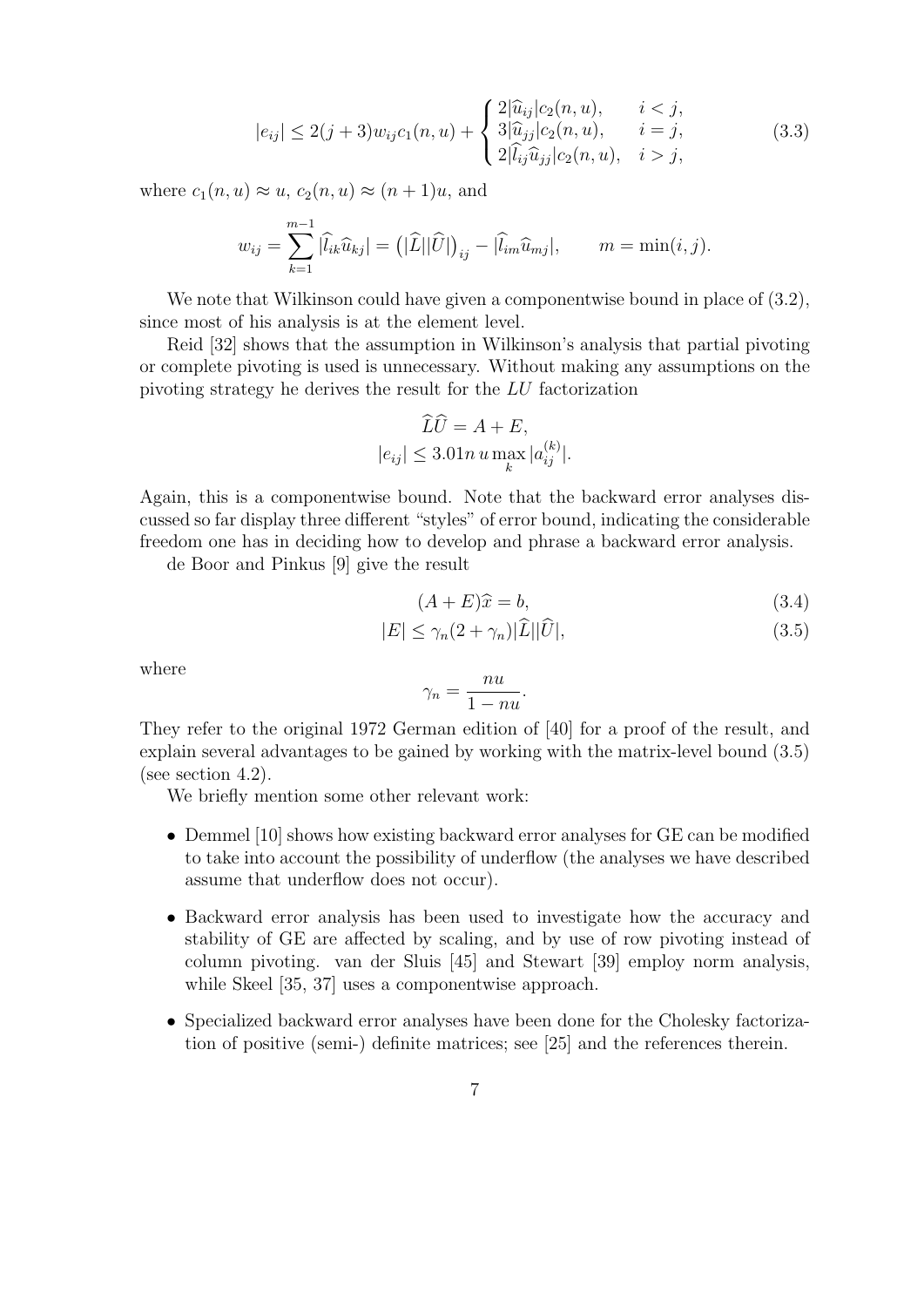• Forward error analyses have been done for GE. The analyses are more complicated and more difficult to interpret than the backward error analyses. See [30] and [41, 42].

The " $|\widehat{L}||\widehat{U}|$ " componentwise-wise style of backward error analysis is now wellknown, as evidenced by its presence in several textbooks [8, 19, 40]. To emphasize the simplicity of the analysis we give a short proof of (3.5). This proof is modelled on one in [40]. See also [7] for a similar presentation.

We will use the standard model of floating point arithmetic:

$$
fl(x \text{ op } y) = (x \text{ op } y)(1 + \delta), \qquad |\delta| \le u, \quad \text{op} = +, -, *, /,
$$
 (3.6)

where  $u$  is the unit roundoff. The low-level technical details can be confined to two lemmas.

**Lemma 3.1** If  $|\delta_i| \leq u$  and  $p_i = \pm 1$  for  $1 \leq i \leq n$ , and  $nu < 1$ , then

$$
\prod_{i=1}^n (1+\delta_i)^{p_i} = 1+\theta_n,
$$

where  $|\theta_n| \leq \gamma_n \equiv nu/(1 - nu)$ .

Proof. A straightforward induction.

**Lemma 3.2** If the expression  $s = (c - \sum_{i=1}^{k-1} a_i b_i)/b_k$  is evaluated in floating point arithmetic, in whatever order, then the computed value  $\hat{s}$  satisfies

П

$$
|c - \sum_{i=1}^{k-1} a_i b_i - \widehat{s} b_k| \le \gamma_k (|\widehat{s} b_k| + \sum_{i=1}^{k-1} |a_i| |b_i|). \tag{3.7}
$$

Proof. Straightforward manipulation. If we assume that the expression is evaluated in the natural left-right order then an intermediate result in the proof (and a backward error result in its own right) is

$$
\widehat{s}b_k(1+\theta_k) = c - \sum_{i=1}^{k-1} a_i b_i (1+\theta_i)
$$
\n(3.8)

where the  $\theta_i$  satisfy  $|\theta_i| \leq \gamma_i$ . It is not hard to see that this inequality holds whatever ordering is used when evaluating s if we replace each  $\theta_i$  on the right-hand side by  $\theta_k$ (different in each instance).  $\blacksquare$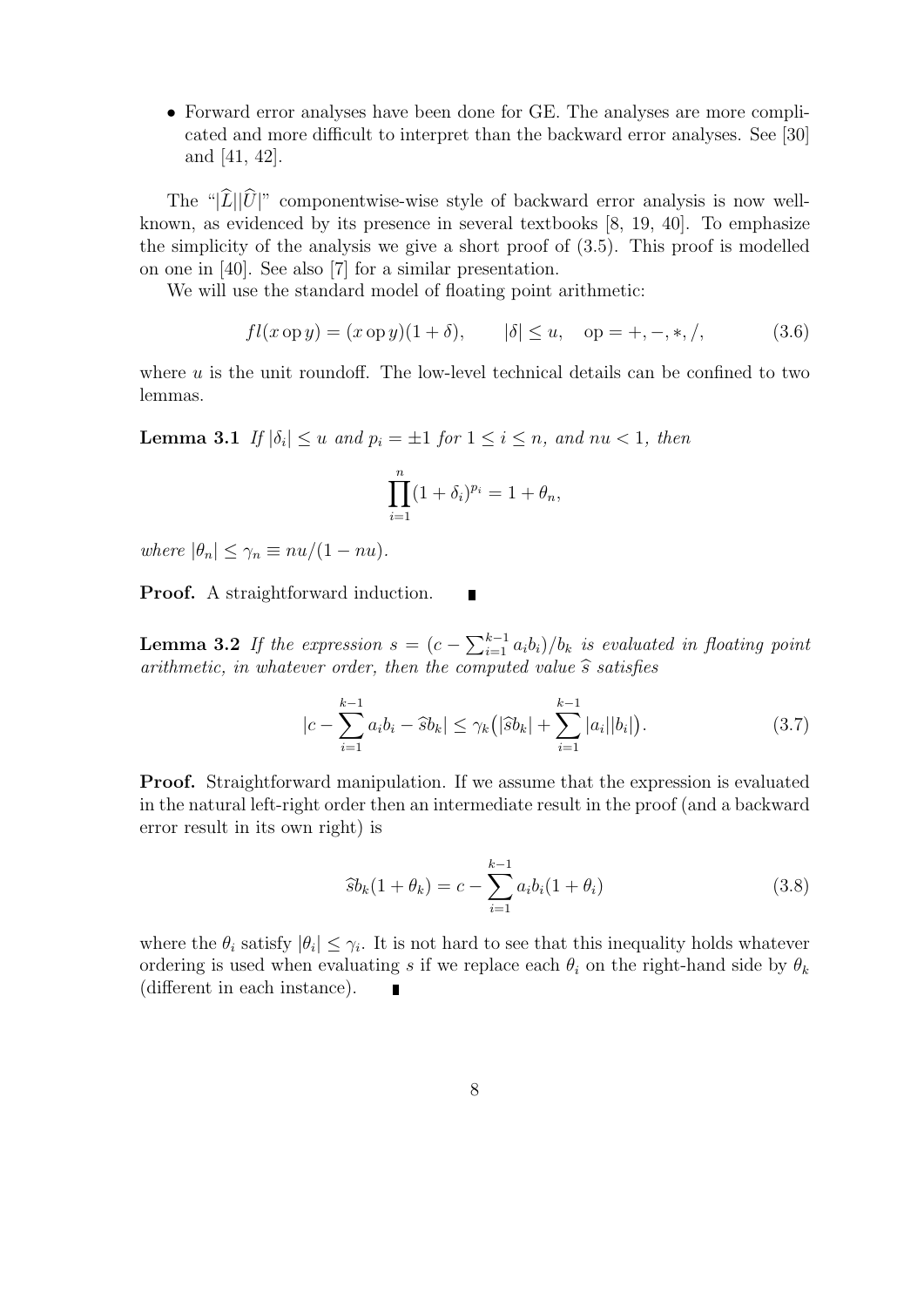Recall that the GE algorithm comprises three nested loops, and that there are six ways of ordering the loops. Each version sustains precisely the same rounding errors under the model (3.6) because each version does the same floating point operations with the same arguments—only the order in which the operations are done differs. We find it convenient to analyse the Doolittle, or " $jik$ " variant, which computes  $L$  a column at a time and  $U$  a row at a time according to

$$
u_{ij} = a_{ij} - \sum_{k=1}^{i-1} l_{ik} u_{kj}, \qquad j \ge i
$$
  

$$
l_{ij} = (a_{ij} - \sum_{k=1}^{j-1} l_{ik} u_{kj})/u_{jj}, \qquad i > j
$$

Applying Lemma 3.2 to these equations we obtain

$$
|a_{ij} - \sum_{k=1}^i \widehat{l}_{ik}\widehat{u}_{kj}| \leq \gamma_i \sum_{k=1}^i |\widehat{l}_{ik}\widehat{u}_{kj}|, \qquad j \geq i,
$$
  

$$
|a_{ij} - \sum_{k=1}^j \widehat{l}_{ik}\widehat{u}_{kj}| \leq \gamma_j \sum_{k=1}^j |\widehat{l}_{ik}\widehat{u}_{kj}|, \qquad i > j,
$$

where we have defined  $\hat{l}_{ii} = l_{ii} \equiv 1$ . These inequalities may be written in matrix form as

$$
\widehat{L}\widehat{U} = A + E, \qquad |E| \le \gamma_n |\widehat{L}||\widehat{U}|.
$$
\n(3.9)

Finally, we have to consider the forward and back substitutions,  $Ly = b$ ,  $Ux = y$ . From (3.8) we immediately obtain

$$
(\widehat{L} + \Delta \widehat{L})\widehat{y} = b, \qquad \Delta \widehat{L} \le \gamma_n |\widehat{L}|,\tag{3.10}
$$

$$
(\widehat{U} + \Delta \widehat{U})\widehat{x} = \widehat{y}, \qquad \Delta \widehat{U} \le \gamma_n |\widehat{U}|.
$$
\n(3.11)

Thus  $(\hat{L} + \Delta \hat{L})(\hat{U} + \Delta \hat{U})\hat{x} = b$ , and combining (3.9)–(3.11) we arrive at (3.5). (Actually, we obtain (3.5) with the '2' replaced by '3'—a slightly more refined analysis of the substitution stages produces the '2'.)

Note that if A has bandwidth k  $(a_{ij} = 0$  for  $|i - j| > k$ ) then, since L and U have the same bandwidth, we can replace  $\gamma_n$  by  $\gamma_{k+1}$  in the above analysis.

### 4 Interpreting the Error Analysis

In this section we interpret the backward error analyses summarized in section 3 and look at their implications. It is instructive to make comparisons with the "ideal"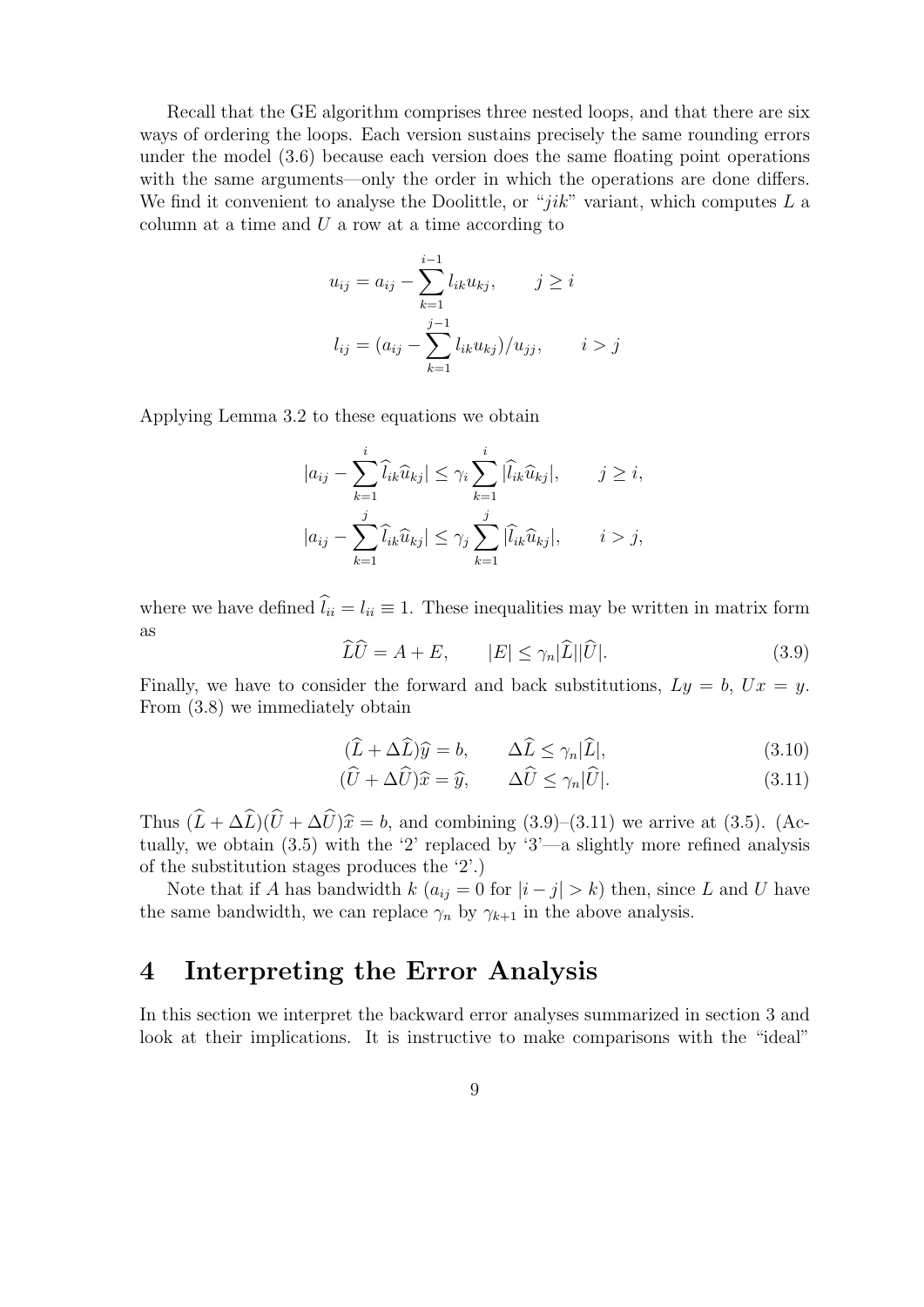bounds

$$
||E||_{\infty} \le u||A||_{\infty} \qquad \text{(small normwise backward error)}, \tag{4.1}
$$

$$
|E| \le u|A|
$$
 (small componentwise relative backward error), (4.2)

which hold if, for example,  $A+E$  is the rounded version of A. (Note that (4.2) implies  $(4.1)$ .

#### 4.1 Normwise Analysis

Wilkinson's backward error result is usually explained as follows. The bound (3.2) differs from the ideal bound (4.1) by having the extra factor  $\rho_n p(n)$ . The  $p(n)$  term is fixed, and hence is beyond our control. Also, it is "pessimistic", since it arises from repeated use of triangle inequalities and taking of matrix norms. Wilkinson [49, pp. 102, 108] comments that the bound is usually not sharp even if we replace  $p(n)$  by its square root. Therefore our attention is focussed on the size of the growth factor.

Let  $\rho_n$ ,  $\rho_n^p$ ,  $\rho_n^c$  denote the growth factors for GE with, respectively, no pivoting, partial pivoting and complete pivoting. It is easy to see that  $\rho_n(A)$  can be arbitrarily large, and so GE without pivoting is unstable in general. For partial pivoting,  $\rho_n^p$  is almost invariably small in practice  $(\rho_n^p < 10, \text{ say})$  but a parametrized family of matrices is known for which it achieves its maximum of  $2^{n-1}$  [26]. The situation is similar for  $\rho_n^c$ , except that a much smaller upper bound is known, and it has been conjectured that  $\rho_n^c(A) \leq n$  for real A. Recent work has shed more light on the behaviour of  $\rho_n^p$ and  $\rho_n^c$ . Higham and Higham [26] present several families of real matrices from practical applications for which  $\rho_n^p(A)$  and  $\rho_n^c(A)$  are about  $n/2$ . These examples show that moderately large growth factors can be achieved on non-contrived matrices. Trefethen and Schreiber [43] develop a statistical model of the average growth factor for partial pivoting and complete pivoting. Their model supports their empirical findings that for various distributions of random matrices the average growth factor (normalized by the standard deviation of the initial matrix elements) is close to  $n^{2/3}$  for partial pivoting and  $n^{1/2}$  for complete pivoting.

For certain classes of matrix special bounds are known for the growth factor (see [48], [50, pp. 218–220] and [38, p. 158]):

- If A is diagonally dominant by columns  $(|a_{jj}| > \sum_{i \neq j} |a_{ij}|$  for all j) then  $\rho_n(A) =$  $\rho_n^p(A) \leq 2$  (and no row interchanges are performed with partial pivoting).
- If A is tridiagonal then  $\rho_n^p(A) \leq 2$  and if A is upper Hessenberg then  $\rho_n^p(A) \leq n$ .
- If A is symmetric positive definite then  $\rho_n(A) \leq 1$ .
- If the LU factors of A have nonnegative elements then  $\rho_n(A) \leq 1$ .  $L > 0$  and  $U > 0$  is guaranteed if A is *totally nonnegative*, that is, if the determinant of every submatrix of A is nonnegative.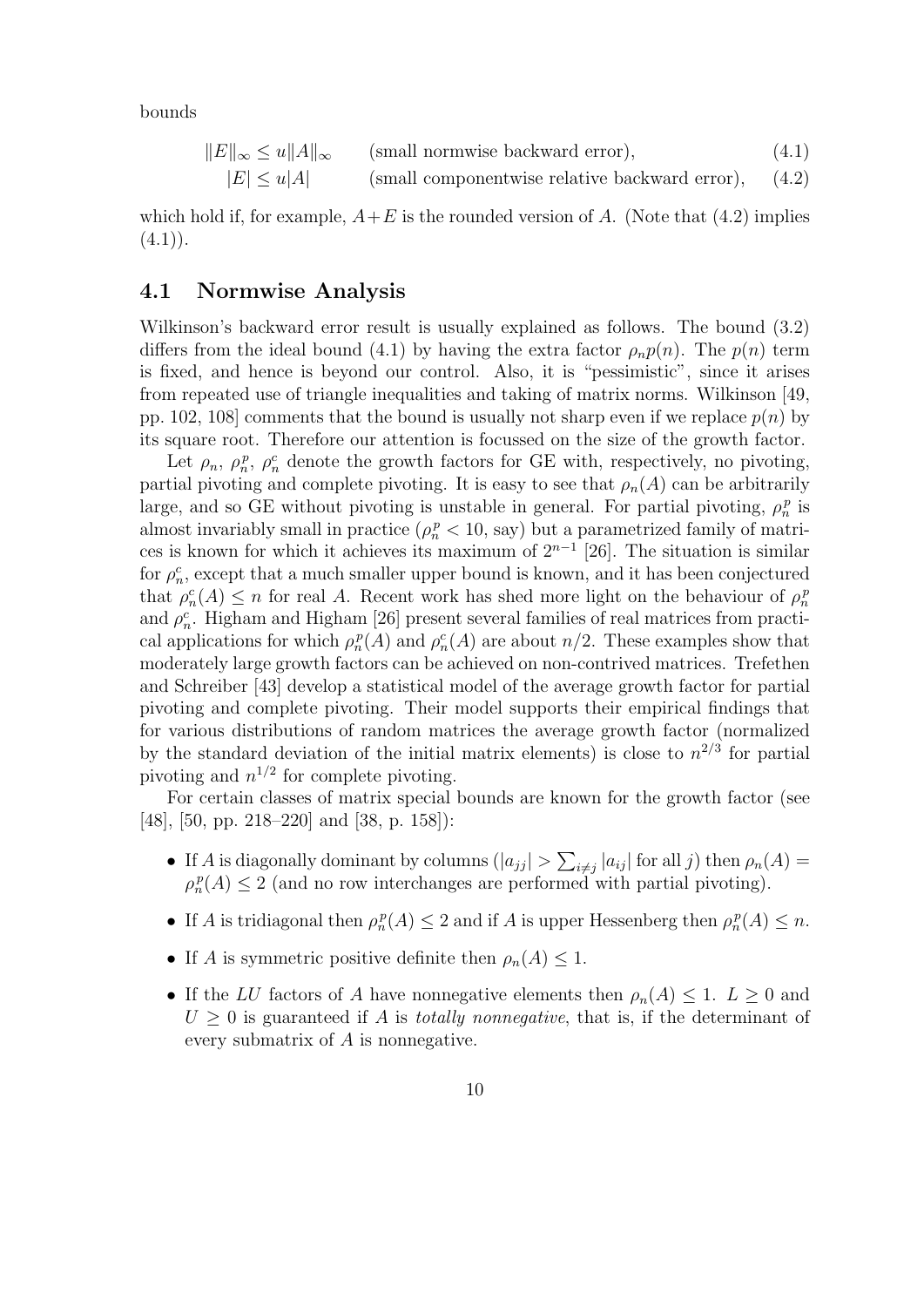### 4.2 Componentwise Analysis

The componentwise bound (3.5) is weaker than the ideal bound (4.2) in general, but it matches it (up to a factor n) if  $|L||U| \le c|A|$  with c a small constant, which is true in several cases as we now explain. We assume the use of GE without pivoting.

First, we mention the important case of triangular systems: here the componentwise relative backward error is always small, as shown by  $(3.10)$ – $(3.11)$ . The implications of this fact are explored in detail in [24].

Next, following [9], consider totally nonnegative matrices  $A$ . For such  $A$ , the exact LU factors have nonnegative elements, and the same is true of the computed ones if the unit roundoff is sufficiently small. In this case we have, using (3.9),

$$
|\widehat{L}||\widehat{U}| = |\widehat{L}\widehat{U}| = |A + E| \leq |A| + \gamma_n |\widehat{L}||\widehat{U}|,
$$

that is,

$$
|\widehat{L}||\widehat{U}| \le \frac{1}{1 - \gamma_n}|A|.
$$

Hence the backward error matrix  $E$  in (3.5) satisfies

$$
|E| \le \frac{\gamma_n (2 + \gamma_n)}{1 - \gamma_n} |A|,
$$

that is, the componentwise relative backward error is pleasantly small. The same is true for some important classes of tridiagonal matrix. Higham [22] shows that if A is tridiagonal and either

- symmetric positive definite,
- an M-matrix  $(a_{ij} \leq 0$  for all  $i \neq j$  and  $A^{-1} \geq 0$ , or
- diagonally dominant by columns or by rows,

then

$$
(A + E)\hat{x} = b, \qquad |E| \le f(u)|A|,
$$

where  $f(u) = cu + O(u^2)$ , c being a constant of order unity.

Note that in the above examples row interchanges in the LU factorization destroy the required matrix properties and so we lose the favourable backward error bounds. In these cases it is advantageous not to pivot!

## 5 Computing Backward Error Bounds

In cases where it is not known a priori that the backward error is sufficiently small it is desirable to obtain an a posteriori bound for it. Several authors have considered how to compute or estimate the bounds of section 3.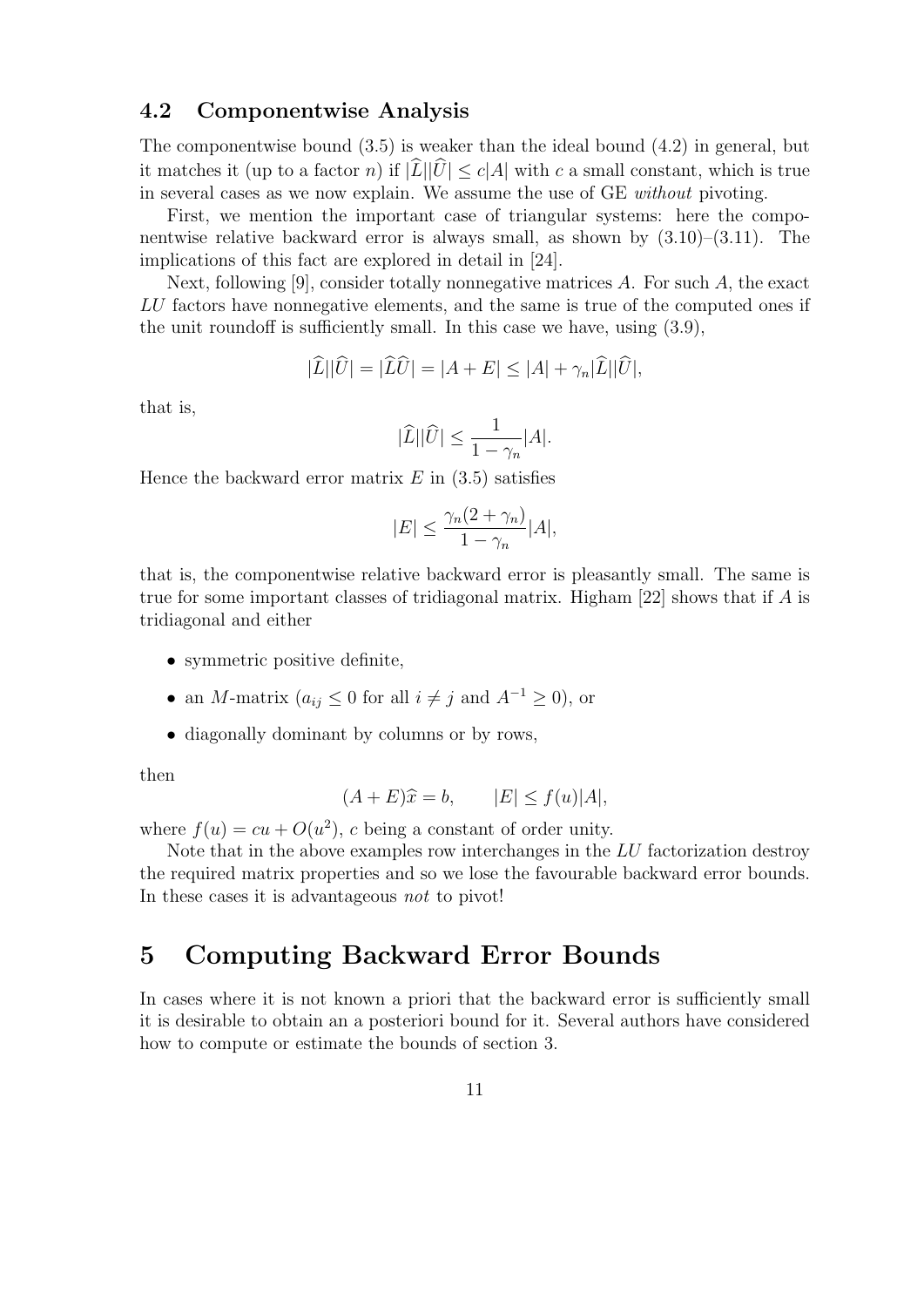Consider first Wilkinson's bound (3.2), in which the only "nontrivial" term is the growth factor  $\rho_n$ . The growth factor can be computed by monitoring the size of elements during the elimination, at a cost of  $O(n^3)$  comparisons. This has been regarded as rather expensive, and more efficient ways to estimate  $\rho_n$  have been sought.

Businger [5] describes a way to obtain an upper bound for  $\rho_n$  in  $O(n^2)$  operations. This approach is generalized by Erisman and Reid [14] who apply the Holder inequality to the equation

$$
a_{ij}^{(k)} = a_{ij} - \sum_{r=1}^{k} l_{ir} u_{rj}, \qquad i, j > k,
$$

to obtain the bound

$$
|a_{ij}^{(k)}| \le |a_{ij}| + ||(l_{i1}, \dots, l_{ik})||_p ||(u_{1j}, \dots, u_{kj})||_q,
$$
  
\n
$$
\le \max_{i,j} |a_{ij}| + \max_i ||(l_{i1}, \dots, l_{i,i-1})||_p \max_j ||(u_{1j}, \dots, u_{j-1,j})||_q,
$$
 (5.1)

where  $p^{-1} + q^{-1} = 1$ . In practice,  $p = 1, 2, \infty$  are the values of interest. Barlow [2] notes that application of the Holder inequality instead to

$$
a_{ij}^{(k)} = \sum_{r=k+1}^{\min(i,j)} l_{ir} u_{rj}
$$

yields the sometimes sharper bound

$$
|a_{ij}^{(k)}| \le \max_i \|L(i, :)\|_p \max_j \|U(:, j)\|_q,
$$

where  $L(i, :)$  is the *i*th row of L and  $U(:, j)$  is the *j*th column of U.

It is interesting to note that in the light of experience with the bound (5.1) Reid [33] recommends computing the growth factor explicitly in the context of sparse matrices, arguing that the expense is justified because (5.1) can be a very weak bound. See [13] for some empirical results on the quality of the bound.

Chartres and Geuder [6] propose computing the  $n^2$  bounds in (3.3) explicitly. They note that since the terms  $\hat{l}_{ik}\hat{u}_{ki}$  which make up W are formed anyway during the LU factorization, W can be computed in parallel with the factorization at a cost of  $n^3/3$  additions.

Chu and George [7] observe that the ∞-norm of the matrix  $|\hat{L}||\hat{U}|$  can be computed in  $O(n^2)$  operations without forming the matrix explicitly, since

$$
\| |\widehat{L}| |\widehat{U}| \|_{\infty} = \| |\widehat{L}| |\widehat{U}| e \|_{\infty} = \| |\widehat{L}| (|\widehat{U}| e) \|_{\infty}.
$$

Thus one can cheaply compute a bound on  $||E||_{\infty}$  from a componentwise backward error bound such as (3.5).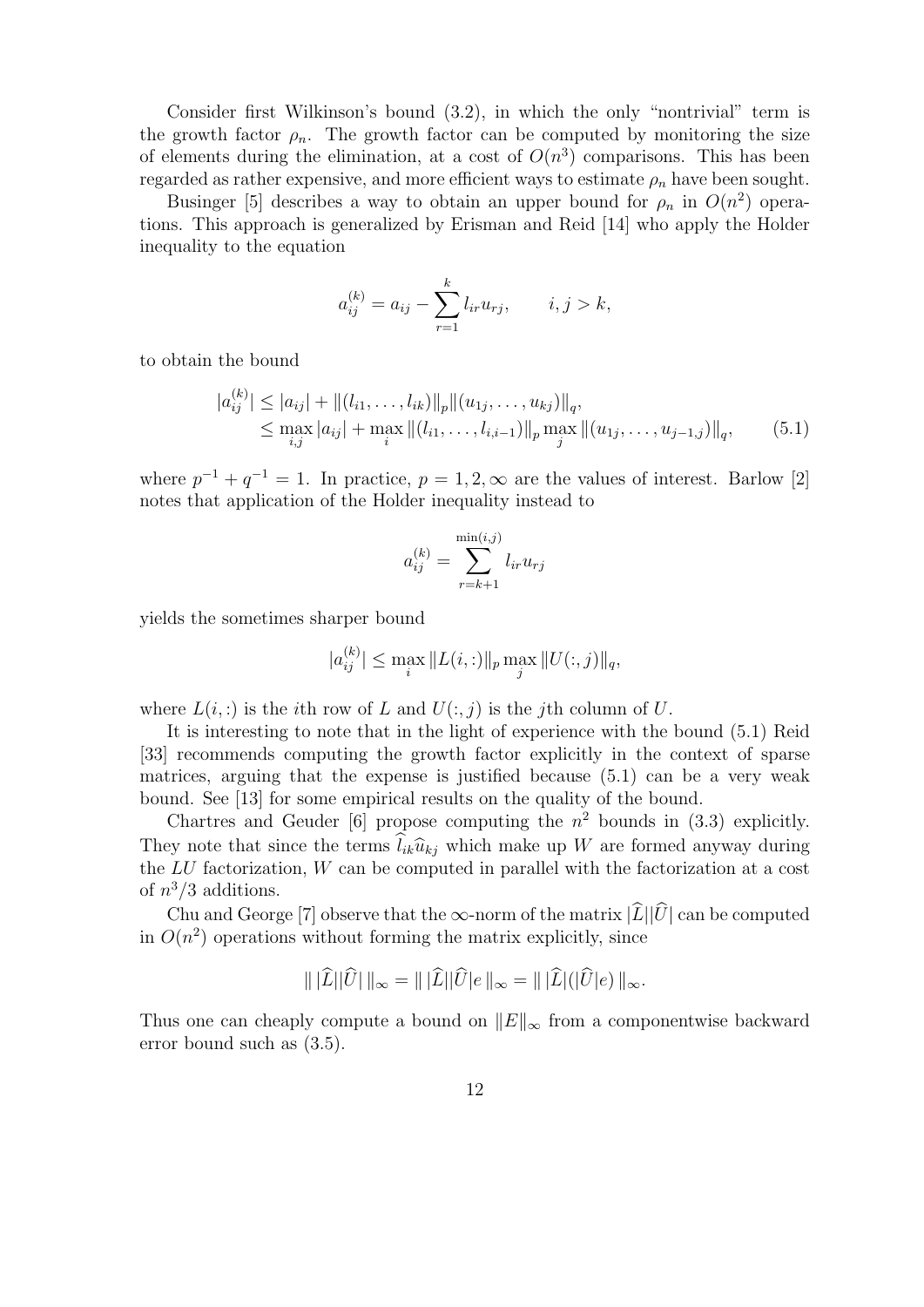All the methods discussed above make use of an a priori error analysis to compute bounds on the backward error. Because the bounds do not take into account the statistical distribution of rounding errors, and because they have somewhat pessimistic constant terms, they cannot be expected to be very sharp. Thus it is important not to forget that, as shown is section 2, it is straightforward to compute the backward error itself! To obtain the backward error in the LU factorization we have to compute  $\widehat{LU}$ , which costs  $O(n^3)$  operations. If the normwise backward error is wanted then one could instead *estimate*  $||A - \widetilde{L}\widetilde{U}||_1$  in  $O(n^2)$  operations using the matrix norm estimator described in section 7. The backward error for  $\hat{x}$  can be computed in  $O(n^2)$ <br>operations via just one or two matrix vector products, from the formulas in section 2. operations via just one or two matrix-vector products, from the formulas in section 2. We discuss the effect of rounding error on this computation in section 7.

### 6 Iterative Refinement

What can we do if the computed solution  $\hat{x}$  to  $Ax = b$  does not have a small enough backward error? The traditional answer to a slightly different question—what to do if  $\hat{x}$  does not have a small enough forward error—is to use iterative refinement, and it is usually stressed that residuals must be computed in higher precision (see, e.g., [16]). Work by Jankowski and Woźniakowski [28] and Skeel [36] shows that iterative refinement using single precision residuals is usually sufficient to yield a small backward error, although it will not necessarily produce a small forward error. Jankowski and Woźniakowski deal with normwise backward error in their analysis and cater for arbitrary linear equation solvers. Skeel specializes to GEPP and uses the stronger componentwise relative backward error. Skeel's analysis and results are intricate, but the gist may be stated simply:

If the product of  $\text{cond}(A^{-1}) \equiv ||A||A^{-1}||_{\infty}$  and  $\sigma(A, x) \equiv \max_i (|A||x|)_i$  $\min_i (|A||x|)_i$  is less than  $(f(A,b)u)^{-1}$ , where  $f(A,b)$  is typically  $O(n)$ , then after GEPP with one step of single precision iterative refinement  $\beta_C(|A|, |b|) \le (n+1)u.$ 

Thus after just one step of iterative refinement in single precision GEPP—which is already stable in the sense of having small normwise backward error—is much more strongly stable: it has a small componentwise relative backward error, provided that the problem is not too ill-conditioned  $(\text{cond}(A^{-1})$  is not too large) or too badly scaled  $(\sigma(A, x)$  is not too large).

Arioli, Demmel and Duff [1] consider in detail the practical use of iterative refinement in single precision with GEPP, with an emphasis on sparse matrices. They note that  $\sigma(A, x)$  can be very large for systems in which both A and b are sparse, in which case Skeel's result is not applicable. To circumvent this problem they change the backward error measure from  $\beta_C(|A|, |b|)$  to  $\beta_C(|A|, f)$ , where f is chosen in an a posteriori way in which  $f_i$  is permitted to exceed  $|b_i|$ . Thus in the backward error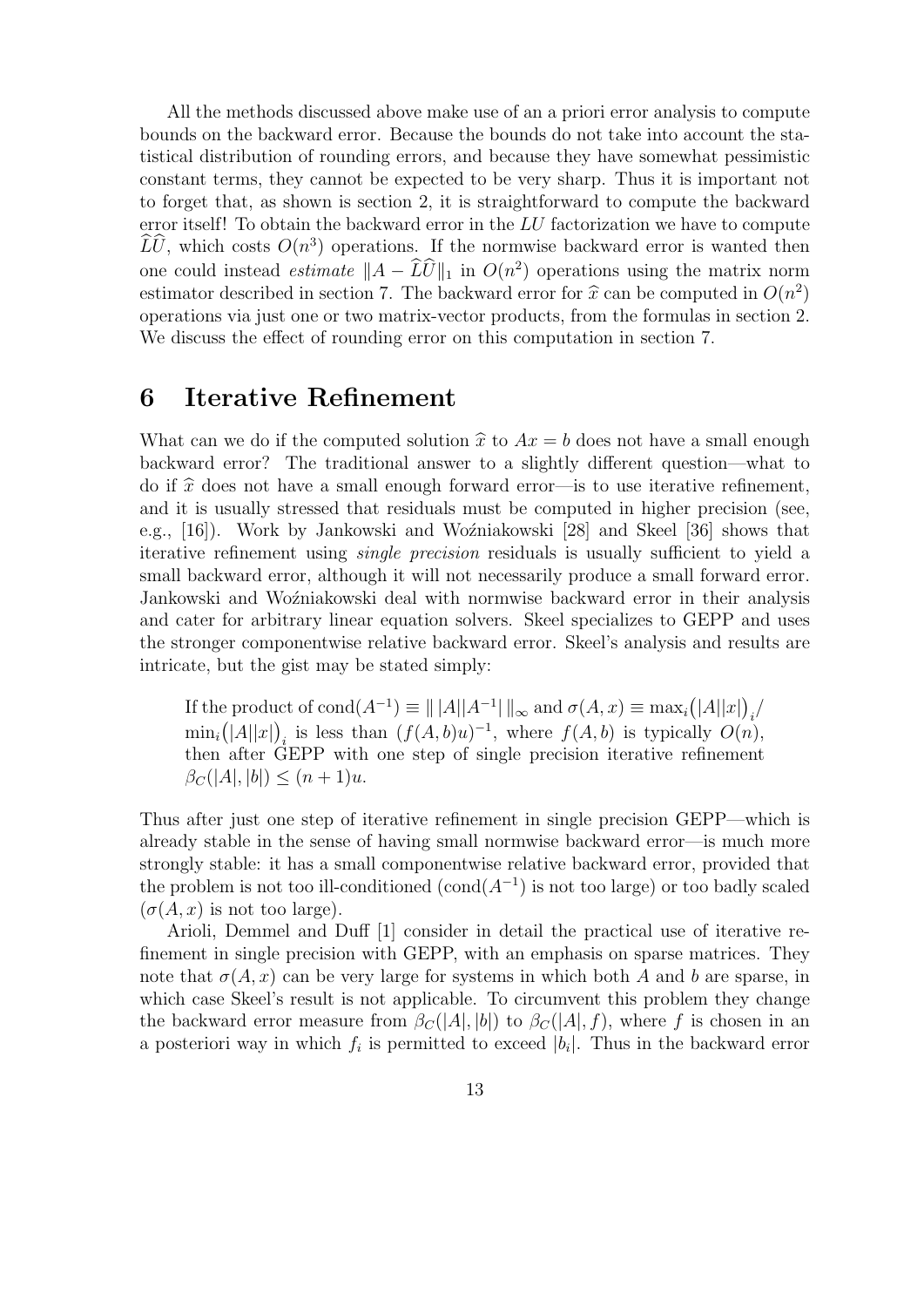definition the sparsity of  $A$  is preserved while that of  $b$  may be sacrificed in order to make the backward error small after one or more steps of iterative refinement. See [1] for further details, and a comprehensive suite of numerical tests. For a thorough survey of iterative refinement in linear equations and other contexts see [3].

## 7 Estimating and Bounding the Forward Error

The usual way to explore the forward error  $||x-\hat{x}||$  is by applying perturbation theory to a backward error analysis. Corresponding to the normwise backward error result

 $(A + \Delta A)\hat{x} = b + \Delta b, \qquad \|\Delta A\| \leq \epsilon \|A\|, \quad \|\Delta b\| \leq \epsilon \|b\|,$ 

we have the well-known bound

$$
\frac{\|x-\widehat{x}\|}{\|x\|} \le \frac{2\epsilon\kappa(A)}{1-\epsilon\kappa(A)} \qquad (\epsilon\kappa(A) < 1),\tag{7.1}
$$

where the condition number  $\kappa(A) = ||A|| ||A^{-1}||$ . For the componentwise analysis

$$
(A + \Delta A)\hat{x} = b + \Delta b, \qquad |\Delta A| \le \omega E, \quad |\Delta b| \le \omega f,
$$

a straightforward generalization of a result in [35, Theorem 2.1] yields

$$
\frac{\|x-\widehat{x}\|_{\infty}}{\|x\|_{\infty}} \le \frac{\omega \kappa_{E,f}(A,b)}{1-\omega \kappa_E(A)} \qquad \left(\omega \kappa_E(A) < 1\right),\tag{7.2}
$$

where, in the notation of [1],

$$
\kappa_{E,f}(A,b) \equiv \frac{\| |A^{-1}|E|x| + |A^{-1}|f\|_{\infty}}{\|x\|_{\infty}},
$$

$$
\kappa_E(A) \equiv \| |A^{-1}|E\|_{\infty}.
$$

Of particular interest is the condition number for the componentwise relative backward error,  $\kappa_{|A|,|b|}(A, b)$ . This is easily seen to differ by no more than a factor 2 from, using Skeel's notation [35],

$$
cond(A, x) \equiv \frac{\| |A^{-1}| |A| |x| \|_{\infty}}{\|x\|_{\infty}}.
$$

The maximum value of  $\text{cond}(A, x)$  occurs for  $x = e$  and is

$$
cond(A) \equiv || |A^{-1}||A|| ||_{\infty}.
$$

It is an important fact that cond(A) is never bigger than  $\kappa_{\infty}(A)$ , and it can be much smaller. This is because cond $(A, x)$  is independent of the row scaling of A while  $\kappa_{\infty}(A)$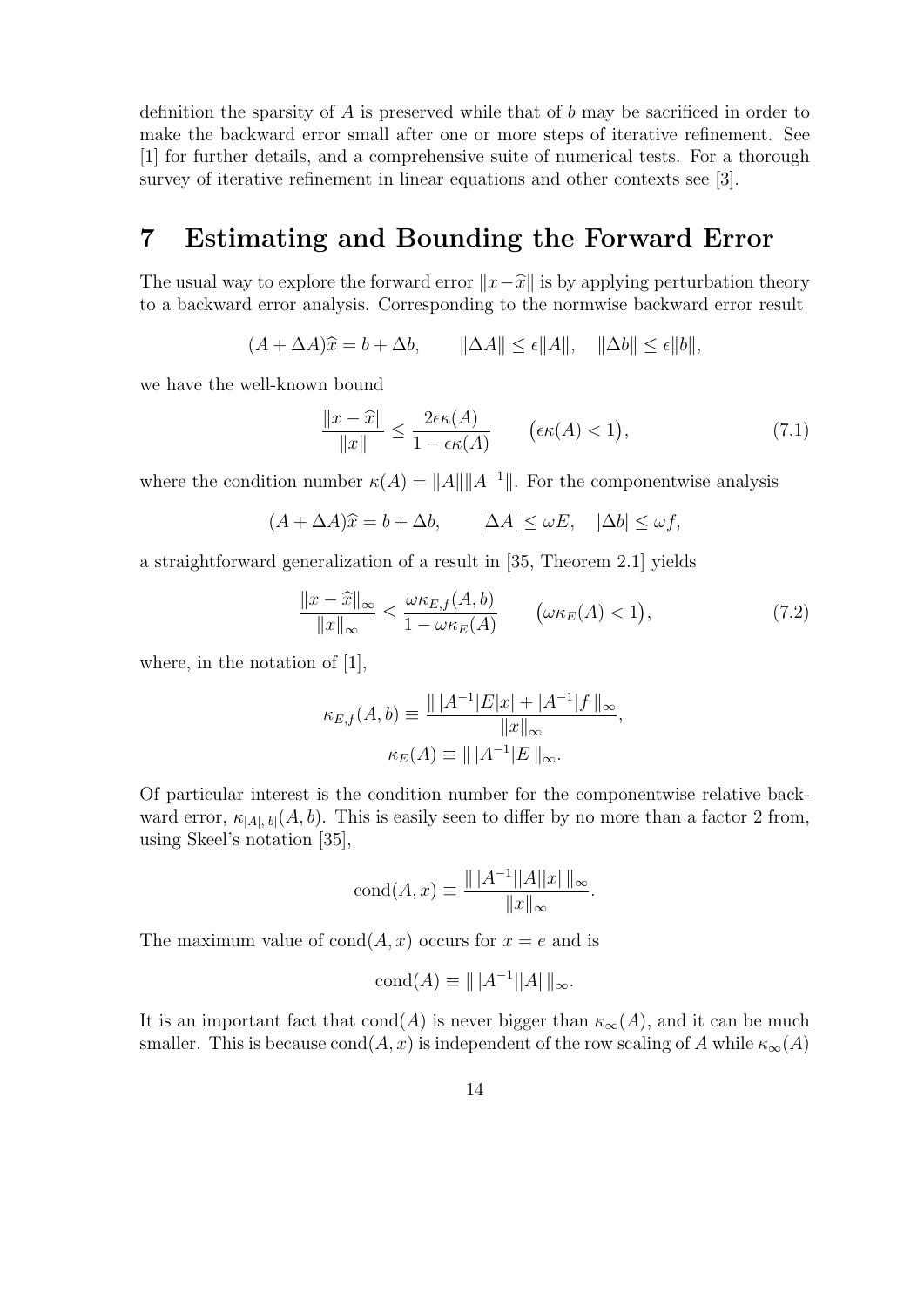is not. One implication of this row scaling independence is that  $\text{cond}(A)$  may differ greatly from cond( $A<sup>T</sup>$ ). Thus in the sense of componentwise perturbations  $Ax = b$ can be much more or less ill-conditioned than  $A<sup>T</sup>y = c$  (see [24] for some specific examples). Another implication is that (7.2) can sometimes provide a much smaller upper bound than (7.1). Note also that the forward error depends on the right-hand side  $b$ , and that  $(7.2)$  displays this dependency but  $(7.1)$  does not.

We note that under assumptions on the statistical distribution of the perturbations  $\Delta A$  and  $\Delta b$  an expression can be derived for the expected 2-norm of the forward error [15]; this may be preferable to (7.1) and (7.2) when statistical information about  $\Delta A$ and  $\Delta b$  is available.

Both bounds (7.1) and (7.2) contain a condition number involving  $A^{-1}$ . In most cases exact computation of the condition number would necessitate forming  $A^{-1}$ . To avoid this expense it is standard practice to compute an inexpensive estimate of the condition number using a condition estimator. Various condition estimation techniques have been developed—see [21] for a survey. The most well-known estimator is the one used in LINPACK, which provides a lower bound for  $\kappa_1(A)$ . The method underlying this estimator does not generalize to the estimation of  $\kappa_{E,f}(A, b)$ . A more versatile estimator with this capability is one developed by Hager [20] and Higham [23]. This estimator treats the general problem of estimating  $||B||_1$ , where B is not known explicitly. The estimator assumes that  $B$  is described by a "black box" that can evaluate Bx or  $B<sup>T</sup>x$  given x. Typically, 4 or 5 such matrix-vector products are required to produce a lower bound for  $||B||_1$ , and the bound is almost invariably within a factor 3 of  $||B||_1$ . To estimate  $\kappa_1(A)$  we take  $B = A^{-1}$ , and the estimator requires the solution of linear systems with A and  $A<sup>T</sup>$  as coefficient matrices, which is inexpensive if an LU factorization of A is available. Arioli, Demmel and Duff [1] show how to apply the estimator to  $\kappa_{E,f}(A, b)$ . The problem is basically that of estimating  $||A^{-1}|g||_{\infty}$ , where  $g \geq 0$ . With  $G = \text{diag}(g_1, g_2, \ldots, g_n)$  the equalities

$$
\| |A^{-1}|g \|_{\infty} = \| |A^{-1}|Ge \|_{\infty} = \| |A^{-1}G|e \|_{\infty} = \| |A^{-1}G| \|_{\infty} = \|A^{-1}G \|_{\infty}
$$

show that the problem reduces to estimating  $||B||_1$  where  $B = (A^{-1}G)^T$  and where Bx and  $B<sup>T</sup>y$  can be formed by solving linear systems involving  $A<sup>T</sup>$  and A respectively.

There are certain circumstances in which one can compute  $\kappa_{E,f}(A, b)$  exactly with the same order of work as solving a linear system given an LU factorization of A. Higham  $[22]$  shows that if the nonsingular matrix A is tridiagonal and nonsingular and has an LU factorization with  $|L||U| = |A|$  then

$$
|U^{-1}||L^{-1}| = |A^{-1}|.\t(7.3)
$$

Recall from section 4.2 that the condition  $|L||U| = |A|$  implies a small componentwise relative backward error for GE; it holds when the tridiagonal matrix is symmetric positive definite, totally nonnegative, or an M-matrix [22]. To see the significance of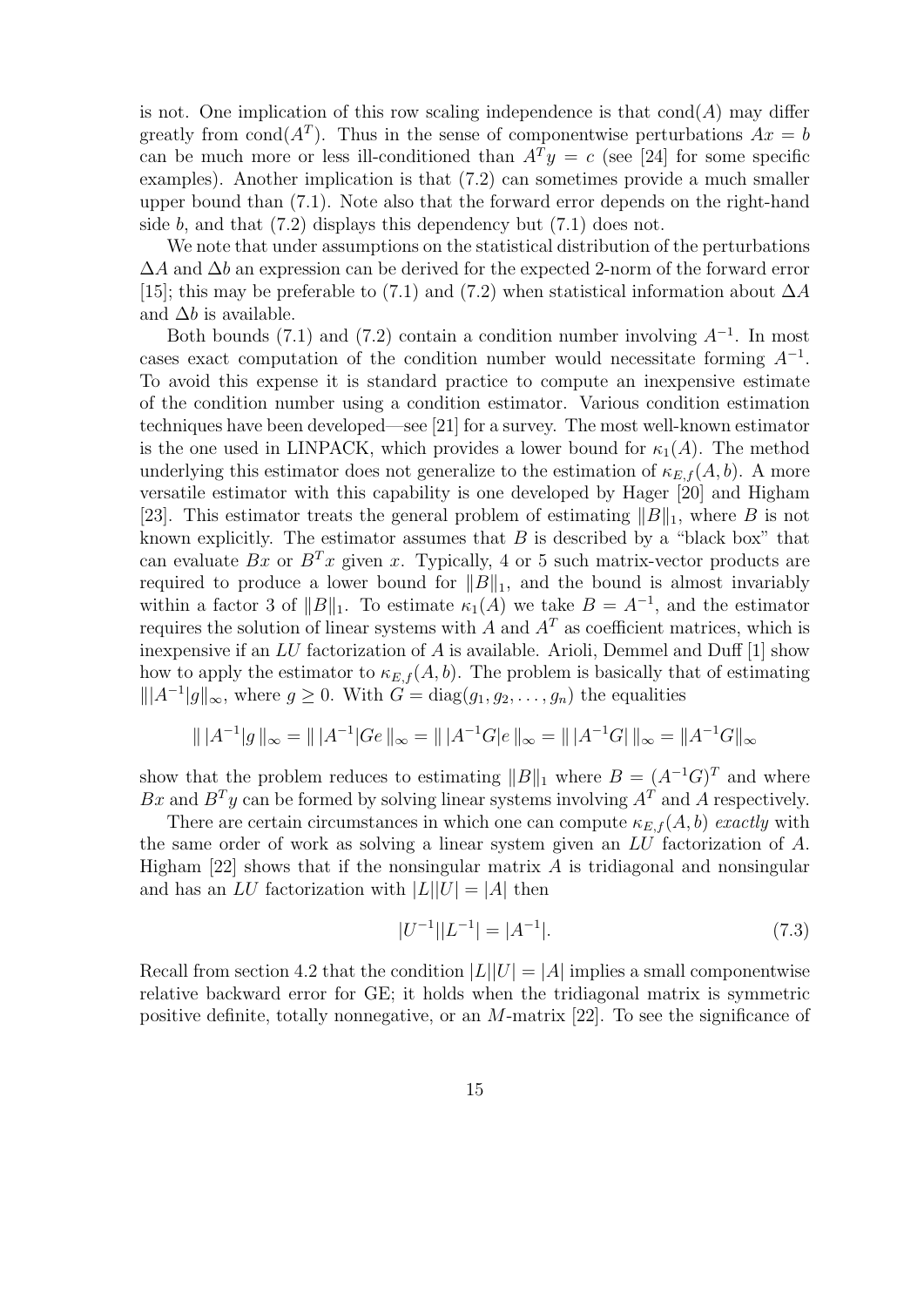$(7.3)$  consider a  $3 \times 3$  bidiagonal matrix and its inverse:

$$
U = \begin{bmatrix} d_1 & e_2 \\ & d_2 & e_3 \\ & & d_3 \end{bmatrix}, \qquad U^{-1} = \begin{bmatrix} d_1^{-1} & -e_2 d_1^{-1} d_2^{-1} & e_2 e_3 d_1^{-1} d_2^{-1} d_3^{-1} \\ & & d_2^{-1} & -e_3 d_2^{-1} d_3^{-1} \\ & & & d_3^{-1} \end{bmatrix}.
$$

Clearly we have

$$
|U^{-1}| = M(U)^{-1}
$$
 where  $M(U) = \begin{bmatrix} |d_1| & -|e_2| & & \\ & |d_2| & -|e_3| & \\ & & |d_3| \end{bmatrix}$ 

 $(M(U))$  is called the comparison matrix for U). The relation  $|B^{-1}| = M(B)^{-1}$  is true for all bidiagonal  $B$ , so

$$
|A^{-1}|g = |U^{-1}||L^{-1}|g = M(U)^{-1}M(L)^{-1}g,
$$

which may be computed by solving two bidiagonal systems. Thus for the three classes of tridiagonal matrix mentioned above it costs only  $O(n)$  operations to compute  $\kappa_{E,f}(A, b)$  given an LU factorization of A. The same technique can be used for Mmatrices in general, because  $A^{-1} \geq 0$  implies  $|A^{-1}|g = A^{-1}g$ .

Next we describe further details of estimating the forward error in practice. To evaluate bounds (7.1) and (7.2) we need the backward error, or a bound for it. We could use the backward error bounds from section 3, but as explained in section 5 it is better to compute the backward error directly using the formulas from section 2.

A more direct approach is to use the following bound, which is so straightforward that it is easily overlooked: from  $x - \hat{x} = A^{-1}r$ , where  $r = b - A\hat{x}$ ,

$$
||x - \widehat{x}||_{\infty} \le |||A^{-1}||r||_{\infty}.
$$

Note that the inequality arises solely from ignoring signs of terms in the matrixvector product. Assuming  $r$  is computed in single precision, the rounding errors in its formation are accounted for by (using a variation of Lemma 3.2)

$$
\widehat{r} = r + \Delta r, \qquad |\Delta r| \leq \gamma_{n+1} (|b| + |A||\widehat{x}|).
$$

Thus, our final practical bound, which we estimate using the norm estimator described above, is

$$
\frac{\|x-\hat{x}\|_{\infty}}{\|\hat{x}\|_{\infty}} \le \frac{\| |A^{-1}| \big( |\hat{r}| + \gamma_{n+1}(|b| + |A||\hat{x}|) \big) \|_{\infty}}{\|\hat{x}\|_{\infty}}.
$$
\n(7.4)

Note that the  $|b| + |A||\hat{x}|$  term needs to be computed anyway if we are evaluating the componentwise relative backward error from (2.4).

Arioli, Demmel and Duff [1] found in their experiments that after iterative refinement (7.4) gave similar sized bounds to (7.2) with  $E = |A|$ ,  $f = |b|$ , and with  $\omega$ computed a posteriori using (2.4).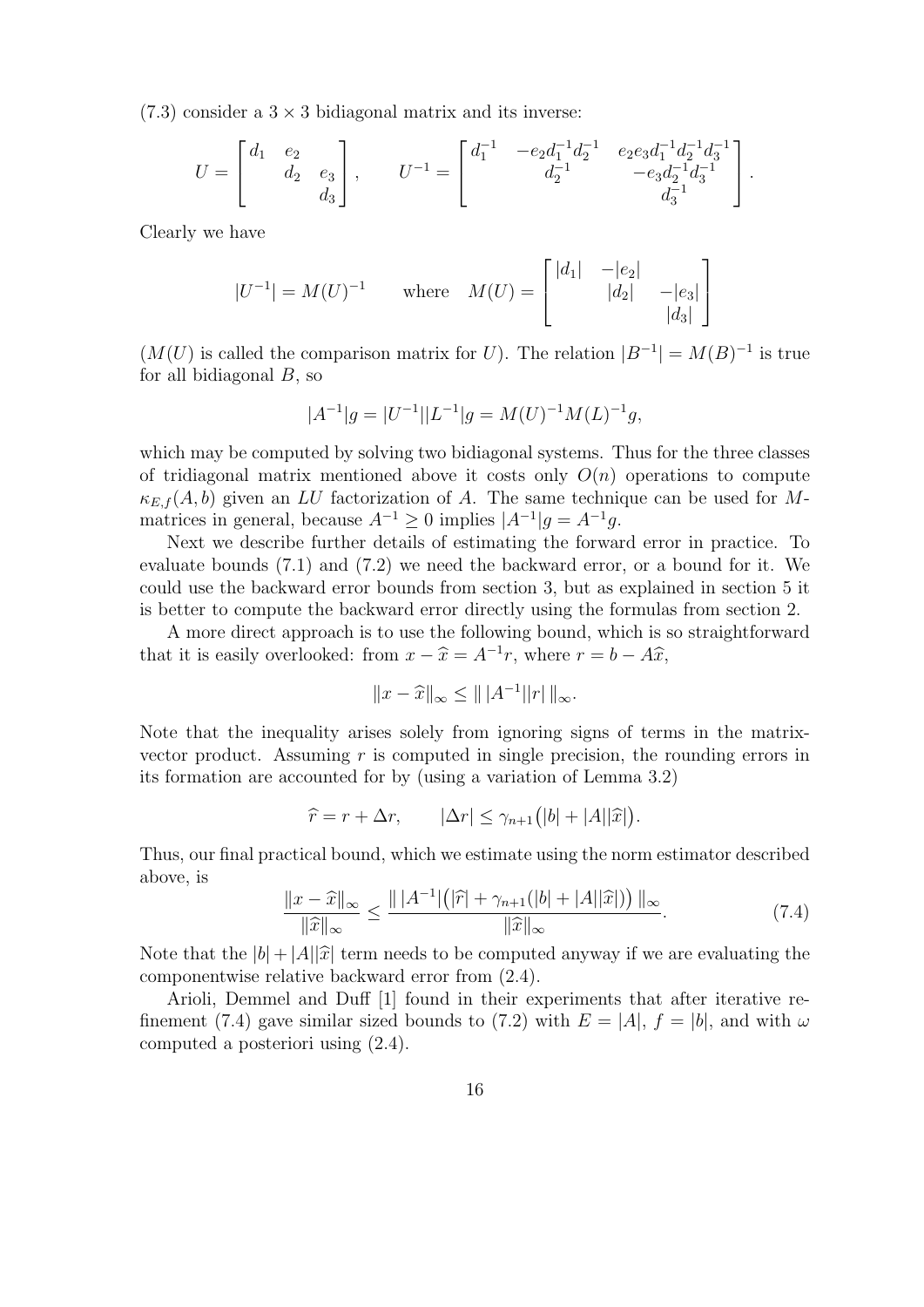We conclude this section by noting the need for care in interpreting the forward error. Experiments in [24] show that simply changing the order of evaluation of an inner product in the substitution algorithm for solution of a triangular system can change the forward error in the computed solution by orders of magnitude. This means, for example, that it is dangerous to compare different codes or algorithms solely in terms of observed forward errors.

### 8 Concluding Remarks

The work we have described falls broadly into two areas:

- normwise error analysis and iterative refinement in double precision, and
- componentwise analysis and iterative refinement in single precision.

The first area might be described as being "traditional" or "in the style of Wilkinson", while the second has been the subject of most of the recent research in this subject.

An indication of the success of the recent work is that LAPACK [11], the successor to LINPACK and EISPACK that is currently under development, will incorporate iterative refinement in single precision with computation of the componentwise relative backward error and estimation of  $\kappa_{|A|,|b|}(A, b)$  (see [12]).

Finally, we return to the numerical example in section 1. The Vandermonde matrix A in this example is totally nonnegative, so we know from section 4.2 that the componentwise relative backward error must be small for GE. For GEPP there is no such guarantee since the permuted matrix " $PA$ " is not totally nonnegative as we saw, only the normwise backward error is small in this example. We have  $\kappa_{\infty}(A) \approx 4 \times 10^7$ , and cond $(A, x) \approx 2 \times 10^4$  (cond $(A) \approx 9 \times 10^4$ ). The forward errors for the two computed solutions are consistent with the "forward error  $\leq$  condition number  $\times$  backward error" results (7.1) and (7.2). Concerning iterative refinement in single precision, the product  $\text{cond}(A^{-1})\sigma(A, x) \approx 10^3 u$ , so Skeel's result quoted in section 6 is not applicable. Nevertheless, the first iterate has a small componentwise relative backward error and its forward error is consistent with the forward error bounds.

### Acknowledgements

I thank Des Higham and Steve Vavasis for carefully reading the manuscript and suggesting numerous improvements.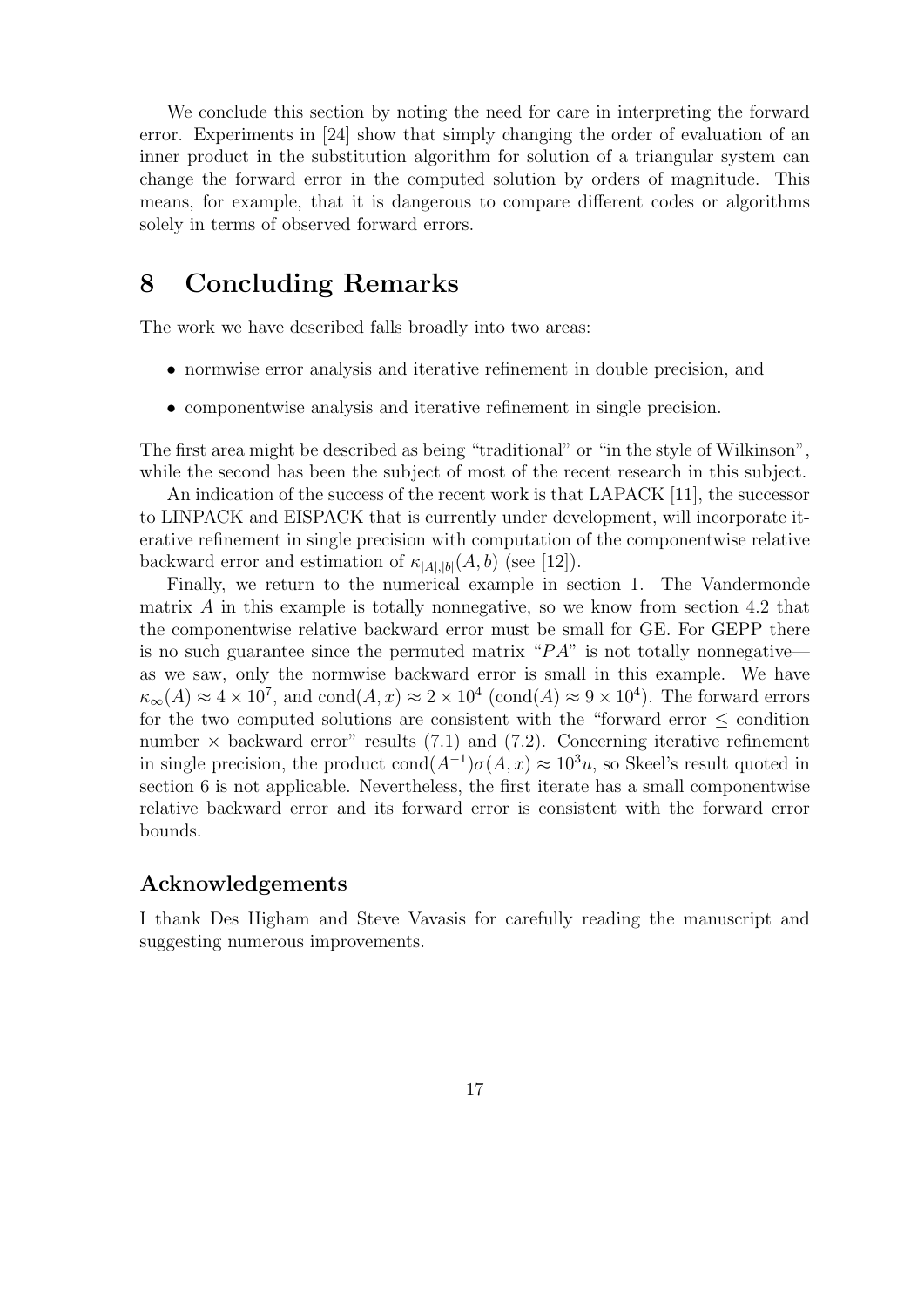#### **REFERENCES**

- [1] M. Arioli, J.W. Demmel and I.S. Duff, Solving sparse linear systems with sparse backward error, SIAM J. Matrix Anal. Appl., 10 (1989), pp. 165–190.
- [2] J.L. Barlow, A note on monitoring the stability of triangular decomposition of sparse matrices, SIAM J. Sci. Stat. Comput., 7 (1986), pp. 166–168.
- [3] Å. Björck, Iterative refinement and reliable computing, in Reliable Numerical Computation, M.G. Cox and S.J. Hammarling, eds., Oxford University Press, 1989.
- [4] J.R. Bunch, J.W. Demmel and C.F. Van Loan, The strong stability of algorithms for solving symmetric linear systems; to appear in SIAM J. Matrix Anal. Appl.
- [5] P.A. Businger, Monitoring the numerical stability of Gaussian elimination, Numer. Math., 16 (1971), pp. 360–361.
- [6] B.A. Chartres and J.C. Geuder, Computable error bounds for direct solution of linear equations, J. Assoc. Comput. Mach., 14 (1967), pp. 63–71.
- [7] E. Chu and A. George, A note on estimating the error in Gaussian elimination without pivoting, ACM SIGNUM Newsletter, 20 (1985), pp. 2–7.
- [8] S.D. Conte and C. de Boor, Elementary Numerical Analysis, Third Edition, McGraw-Hill, Tokyo, 1980.
- [9] C. de Boor and A. Pinkus, Backward error analysis for totally positive linear systems, Numer. Math., 27 (1977), pp. 485–490.
- [10] J.W. Demmel, Underflow and the reliability of numerical software, SIAM J. Sci. Stat. Comput., 5 (1984), pp. 887–919.
- [11] J.W. Demmel, J.J. Dongarra, J.J. Du Croz, A. Greenbaum, S.J. Hammarling and D.C. Sorensen, Prospectus for the development of a linear algebra library for high-performance computers, Technical Memorandum No. 97, Mathematics and Computer Science Division, Argonne National Laboratory, Illinois, 1987.
- [12] J.W. Demmel, J.J. Du Croz, S.J. Hammarling and D.C. Sorensen, Guidelines for the design of symmetric eigenroutines, SVD, and iterative refinement and condition estimation for linear systems, LAPACK Working Note  $#4$ , Technical Memorandum 111, Mathematics and Computer Science Division, Argonne National Laboratory, 1988.
- [13] A.M. Erisman, R.G. Grimes, J.G. Lewis, W.G. Poole and H.D. Simon, Evaluation of orderings for unsymmetric sparse matrices, SIAM J. Sci. Stat. Comput., 8 (1987), pp. 600–624.
- [14] A.M. Erisman and J.K. Reid, Monitoring the stability of the triangular factorization of a sparse matrix, Numer. Math., 22 (1974), pp. 183–186.
- [15] R. Fletcher, Expected conditioning, IMA Journal of Numerical Analysis, 5 (1985), pp. 247–273.
- [16] G.E. Forsythe and C.B. Moler, Computer Solution of Linear Algebraic Systems, Prentice-Hall, Englewood Cliffs, New Jersey, 1967.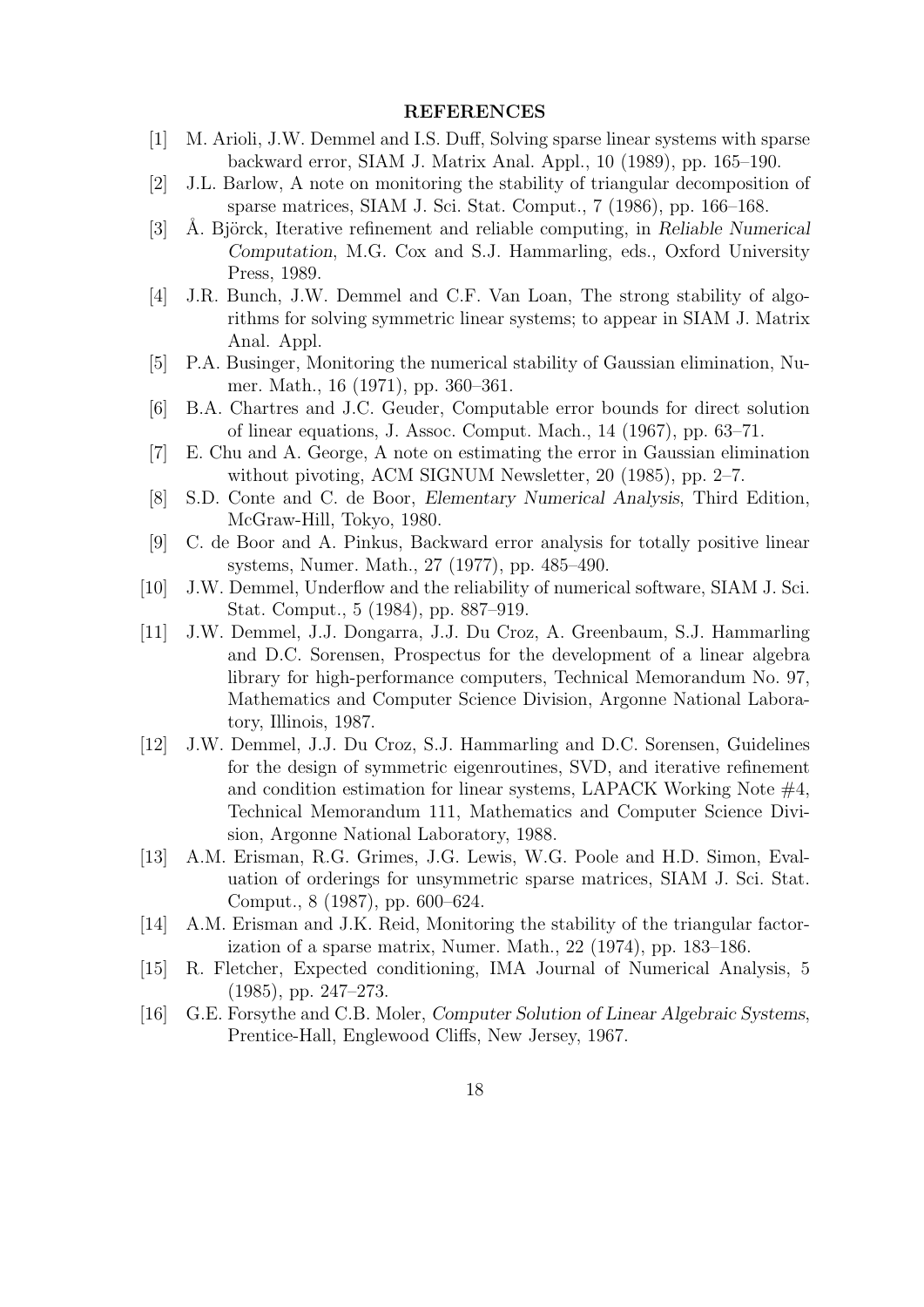- [17] L. Fox, An Introduction to Numerical Linear Algebra, Oxford University Press, 1964.
- [18] L. Fox, H.D. Huskey and J.H. Wilkinson, Notes on the solution of algebraic linear simultaneous equations, Quart. J. Mech. and Applied Math., 1 (1948), pp. 149–173.
- [19] G.H. Golub and C.F. Van Loan, Matrix Computations, Johns Hopkins University Press, Baltimore, Maryland, 1983.
- [20] W.W. Hager, Condition estimates, SIAM J. Sci. Stat. Comput., 5 (1984), pp. 311–316.
- [21] N.J. Higham, A survey of condition number estimation for triangular matrices, SIAM Review, 29 (1987), pp. 575–596.
- [22] N. J. Higham. Bounding the error in Gaussian elimination for tridiagonal systems. SIAM J. Matrix Anal. Appl., 11(4):521–530, Oct. 1990.
- [23] N.J. Higham, FORTRAN codes for estimating the one-norm of a real or complex matrix, with applications to condition estimation, ACM Trans. Math. Soft., 14 (1988), pp. 381–396.
- [24] N. J. Higham. The accuracy of solutions to triangular systems. SIAM J. Numer. Anal., 26(5):1252–1265, Oct. 1989.
- [25] N.J. Higham, Analysis of the Cholesky decomposition of a semi-definite matrix, in Reliable Numerical Computation, M.G. Cox and S.J. Hammarling, eds., Oxford University Press, 1989.
- [26] N.J. Higham and D.J. Higham, Large growth factors in Gaussian elimination with pivoting, SIAM J. Matrix Anal. Appl., 10 (1989), pp. 155–164.
- [27] H. Hotelling, Some new methods in matrix calculation, Ann. Math. Statist., 14 (1943), pp. 1–34.
- [28] M. Jankowski and H. Woźniakowski, Iterative refinement implies numerical stability, BIT, 17 (1977), pp. 303–311.
- [29] W. Oettli and W. Prager, Compatibility of approximate solution of linear equations with given error bounds for coefficients and right-hand sides, Numer. Math., 6 (1964), pp. 405–409.
- [30] F.W.J. Olver and J.H. Wilkinson, A posteriori error bounds for Gaussian elimination, IMA Journal of Numerical Analysis, 2 (1982), pp. 377–406.
- [31] G. Peters and J.H. Wilkinson, On the stability of Gauss-Jordan elimination with pivoting, Comm. ACM, 18 (1975), pp. 20–24.
- [32] J.K. Reid, A note on the stability of Gaussian elimination, J. Inst. Maths. Applics., 8 (1971), pp. 374–375.
- [33] J.K. Reid, Sparse matrices, in The State of the Art in Numerical Analysis, A. Iserles and M.J.D. Powell, eds., Oxford University Press, 1987, pp. 59–85.
- [34] J.L. Rigal and J. Gaches, On the compatibility of a given solution with the data of a linear system, J. Assoc. Comput. Mach., 14 (1967), pp. 543–548.
- [35] R.D. Skeel, Scaling for numerical stability in Gaussian elimination, J. Assoc. Comput. Mach., 26 (1979), pp. 494–526.